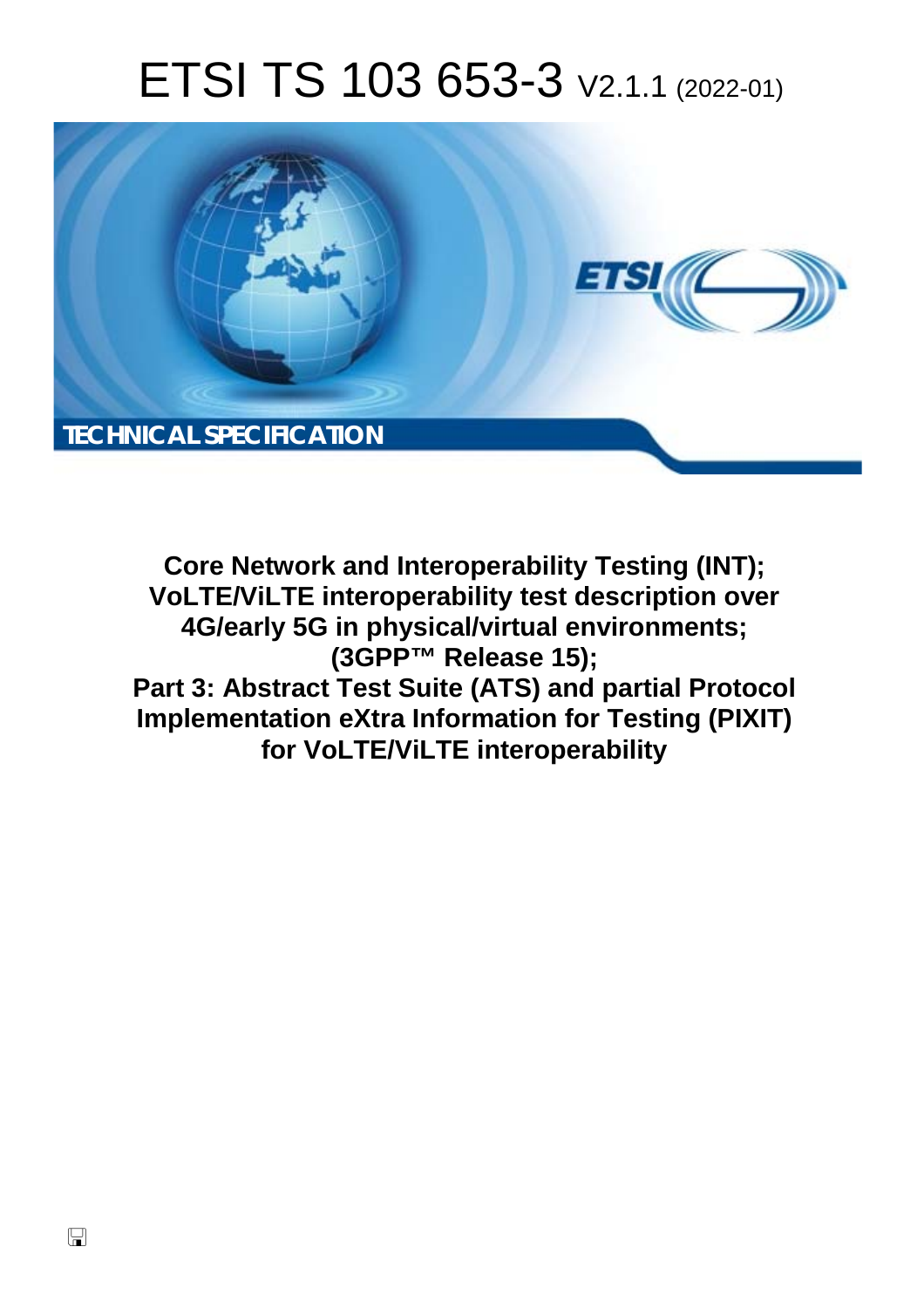Reference

RTS/INT-00168-3

Keywords

ATS, interoperability, PIXIT, ViLTE, VoLTE

#### *ETSI*

650 Route des Lucioles F-06921 Sophia Antipolis Cedex - FRANCE

Tel.: +33 4 92 94 42 00 Fax: +33 4 93 65 47 16

Siret N° 348 623 562 00017 - APE 7112B Association à but non lucratif enregistrée à la Sous-Préfecture de Grasse (06) N° w061004871

#### *Important notice*

The present document can be downloaded from: <http://www.etsi.org/standards-search>

The present document may be made available in electronic versions and/or in print. The content of any electronic and/or print versions of the present document shall not be modified without the prior written authorization of ETSI. In case of any existing or perceived difference in contents between such versions and/or in print, the prevailing version of an ETSI deliverable is the one made publicly available in PDF format at [www.etsi.org/deliver](http://www.etsi.org/deliver).

Users of the present document should be aware that the document may be subject to revision or change of status. Information on the current status of this and other ETSI documents is available at <https://portal.etsi.org/TB/ETSIDeliverableStatus.aspx>

If you find errors in the present document, please send your comment to one of the following services: <https://portal.etsi.org/People/CommiteeSupportStaff.aspx>

#### *Notice of disclaimer & limitation of liability*

The information provided in the present deliverable is directed solely to professionals who have the appropriate degree of experience to understand and interpret its content in accordance with generally accepted engineering or other professional standard and applicable regulations.

No recommendation as to products and services or vendors is made or should be implied.

No representation or warranty is made that this deliverable is technically accurate or sufficient or conforms to any law and/or governmental rule and/or regulation and further, no representation or warranty is made of merchantability or fitness for any particular purpose or against infringement of intellectual property rights.

In no event shall ETSI be held liable for loss of profits or any other incidental or consequential damages.

Any software contained in this deliverable is provided "AS IS" with no warranties, express or implied, including but not limited to, the warranties of merchantability, fitness for a particular purpose and non-infringement of intellectual property rights and ETSI shall not be held liable in any event for any damages whatsoever (including, without limitation, damages for loss of profits, business interruption, loss of information, or any other pecuniary loss) arising out of or related to the use of or inability to use the software.

#### *Copyright Notification*

No part may be reproduced or utilized in any form or by any means, electronic or mechanical, including photocopying and microfilm except as authorized by written permission of ETSI. The content of the PDF version shall not be modified without the written authorization of ETSI.

The copyright and the foregoing restriction extend to reproduction in all media.

© ETSI 2022. All rights reserved.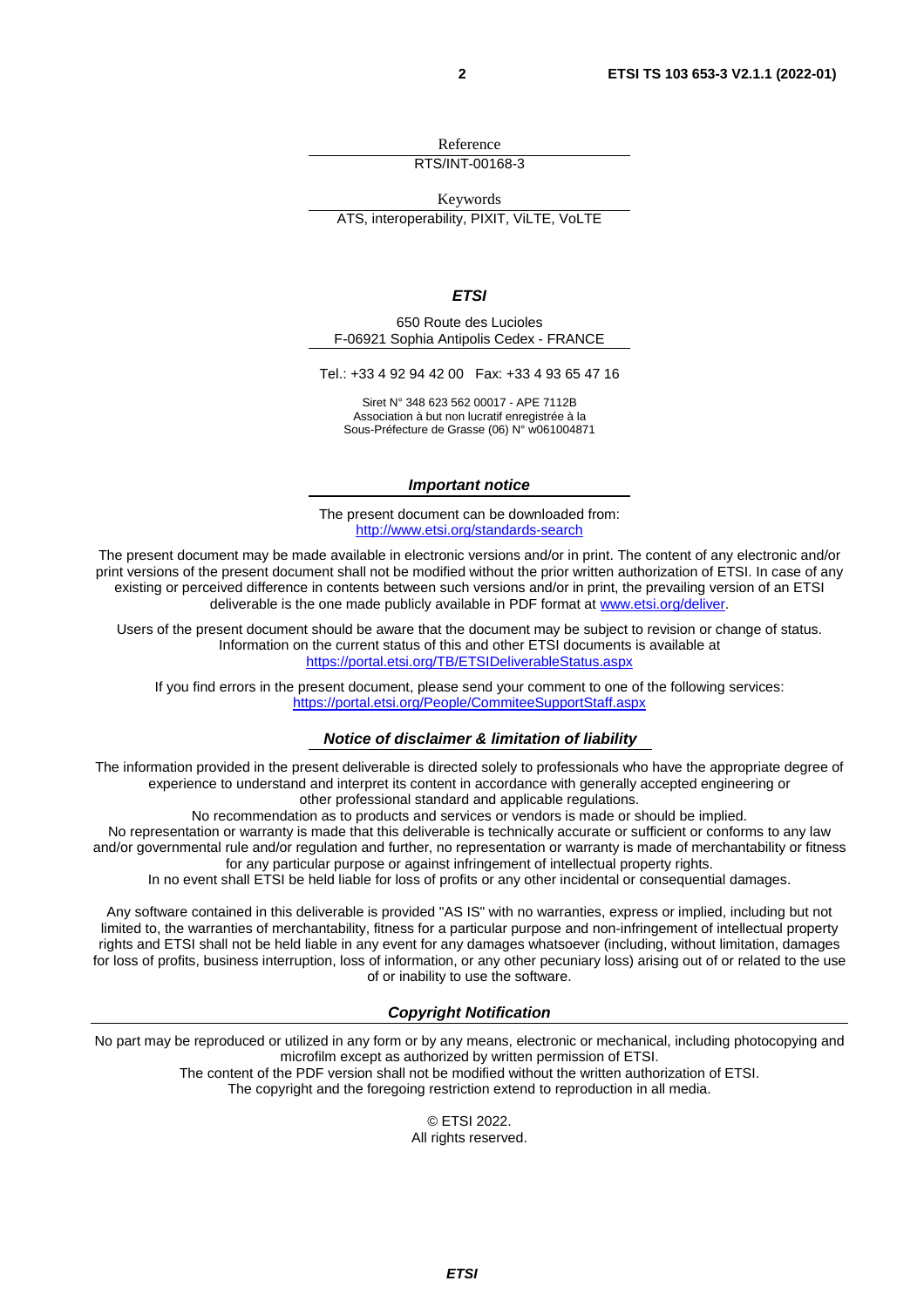# Contents

| $\mathbf{1}$   |                                                                                                  |  |
|----------------|--------------------------------------------------------------------------------------------------|--|
| 2              |                                                                                                  |  |
| 2.1            |                                                                                                  |  |
| 2.2            |                                                                                                  |  |
| 3              |                                                                                                  |  |
| 3.1            |                                                                                                  |  |
| 3.2            |                                                                                                  |  |
| 3.3            |                                                                                                  |  |
| 4              |                                                                                                  |  |
| 4.1            |                                                                                                  |  |
| 4.2            |                                                                                                  |  |
| 4.3<br>4.4     |                                                                                                  |  |
| 4.5            |                                                                                                  |  |
|                |                                                                                                  |  |
|                | <b>Annex A (normative):</b><br>VoLTE/ViLTE interoperability over 4G/early 5G in physical/virtual |  |
|                |                                                                                                  |  |
| A.1            |                                                                                                  |  |
| A.2            |                                                                                                  |  |
| A.3            |                                                                                                  |  |
| A.4            |                                                                                                  |  |
| A.5            |                                                                                                  |  |
| A.6            |                                                                                                  |  |
| A.7            |                                                                                                  |  |
| A.8            |                                                                                                  |  |
| A.8.1          |                                                                                                  |  |
| A.8.2          |                                                                                                  |  |
| A.8.3          |                                                                                                  |  |
| A.8.4          |                                                                                                  |  |
| A.8.5          |                                                                                                  |  |
| A.8.6<br>A.8.7 |                                                                                                  |  |
| A.8.8          |                                                                                                  |  |
| A.8.9          |                                                                                                  |  |
| A.8.10         |                                                                                                  |  |
| A.8.11         |                                                                                                  |  |
| A.8.12         |                                                                                                  |  |
| A.8.13         |                                                                                                  |  |
|                | <b>Annex B</b> (normative):                                                                      |  |
| B.1            |                                                                                                  |  |
|                | <b>Annex C</b> (informative):                                                                    |  |
|                |                                                                                                  |  |
|                |                                                                                                  |  |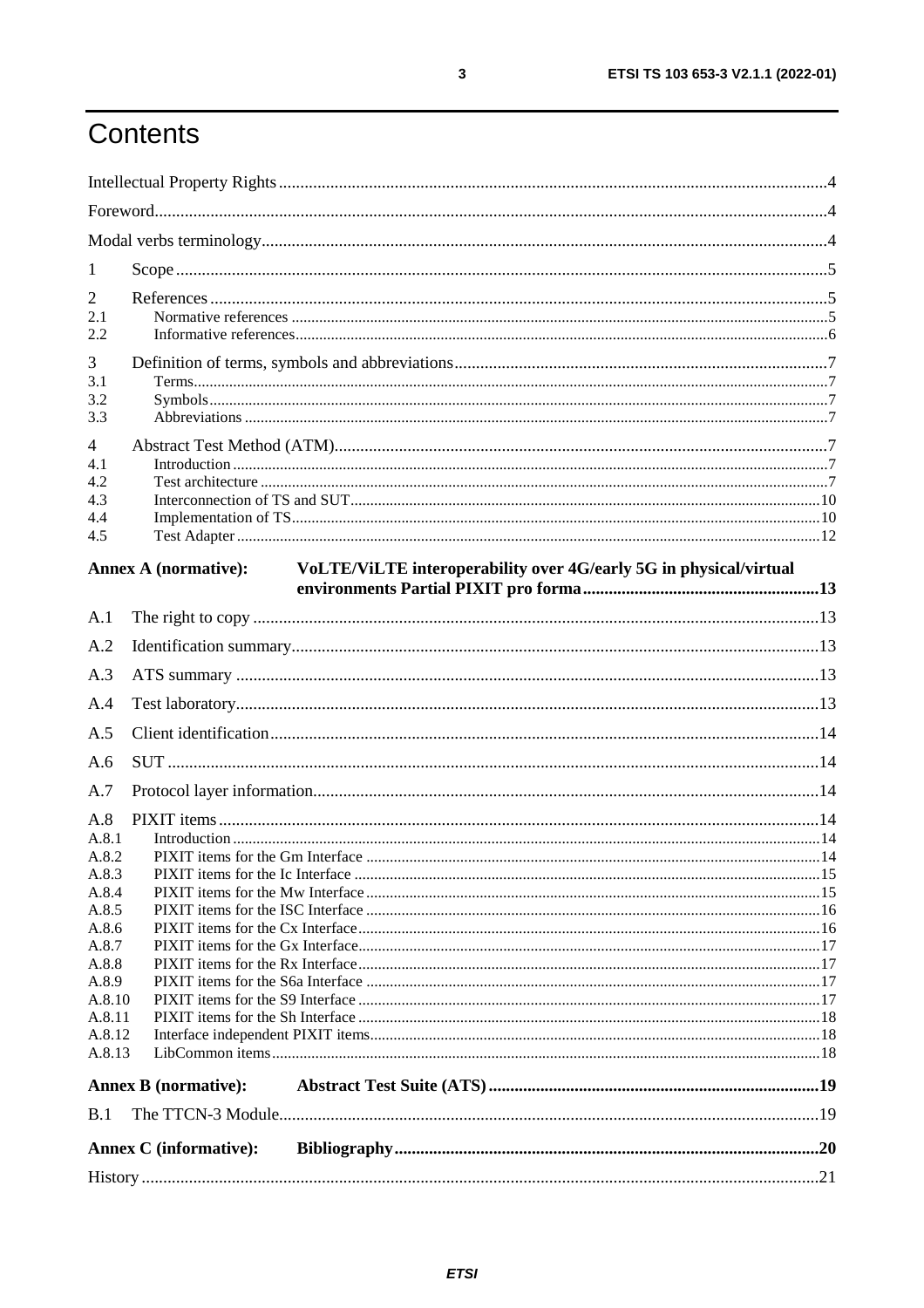# <span id="page-3-0"></span>Intellectual Property Rights

#### Essential patents

IPRs essential or potentially essential to normative deliverables may have been declared to ETSI. The declarations pertaining to these essential IPRs, if any, are publicly available for **ETSI members and non-members**, and can be found in ETSI SR 000 314: *"Intellectual Property Rights (IPRs); Essential, or potentially Essential, IPRs notified to ETSI in respect of ETSI standards"*, which is available from the ETSI Secretariat. Latest updates are available on the ETSI Web server ([https://ipr.etsi.org/\)](https://ipr.etsi.org/).

Pursuant to the ETSI Directives including the ETSI IPR Policy, no investigation regarding the essentiality of IPRs, including IPR searches, has been carried out by ETSI. No guarantee can be given as to the existence of other IPRs not referenced in ETSI SR 000 314 (or the updates on the ETSI Web server) which are, or may be, or may become, essential to the present document.

#### **Trademarks**

The present document may include trademarks and/or tradenames which are asserted and/or registered by their owners. ETSI claims no ownership of these except for any which are indicated as being the property of ETSI, and conveys no right to use or reproduce any trademark and/or tradename. Mention of those trademarks in the present document does not constitute an endorsement by ETSI of products, services or organizations associated with those trademarks.

**DECT™**, **PLUGTESTS™**, **UMTS™** and the ETSI logo are trademarks of ETSI registered for the benefit of its Members. **3GPP™** and **LTE™** are trademarks of ETSI registered for the benefit of its Members and of the 3GPP Organizational Partners. **oneM2M™** logo is a trademark of ETSI registered for the benefit of its Members and of the oneM2M Partners. **GSM**® and the GSM logo are trademarks registered and owned by the GSM Association.

# Foreword

This Technical Specification (TS) has been produced by ETSI Technical Committee Core Network and Interoperability Testing (INT).

The present document is part 3 of a multi-part deliverable. Full details of the entire series can be found in part 1 [[11](#page-5-0)].

# Modal verbs terminology

In the present document "**shall**", "**shall not**", "**should**", "**should not**", "**may**", "**need not**", "**will**", "**will not**", "**can**" and "**cannot**" are to be interpreted as described in clause 3.2 of the [ETSI Drafting Rules](https://portal.etsi.org/Services/editHelp!/Howtostart/ETSIDraftingRules.aspx) (Verbal forms for the expression of provisions).

"**must**" and "**must not**" are **NOT** allowed in ETSI deliverables except when used in direct citation.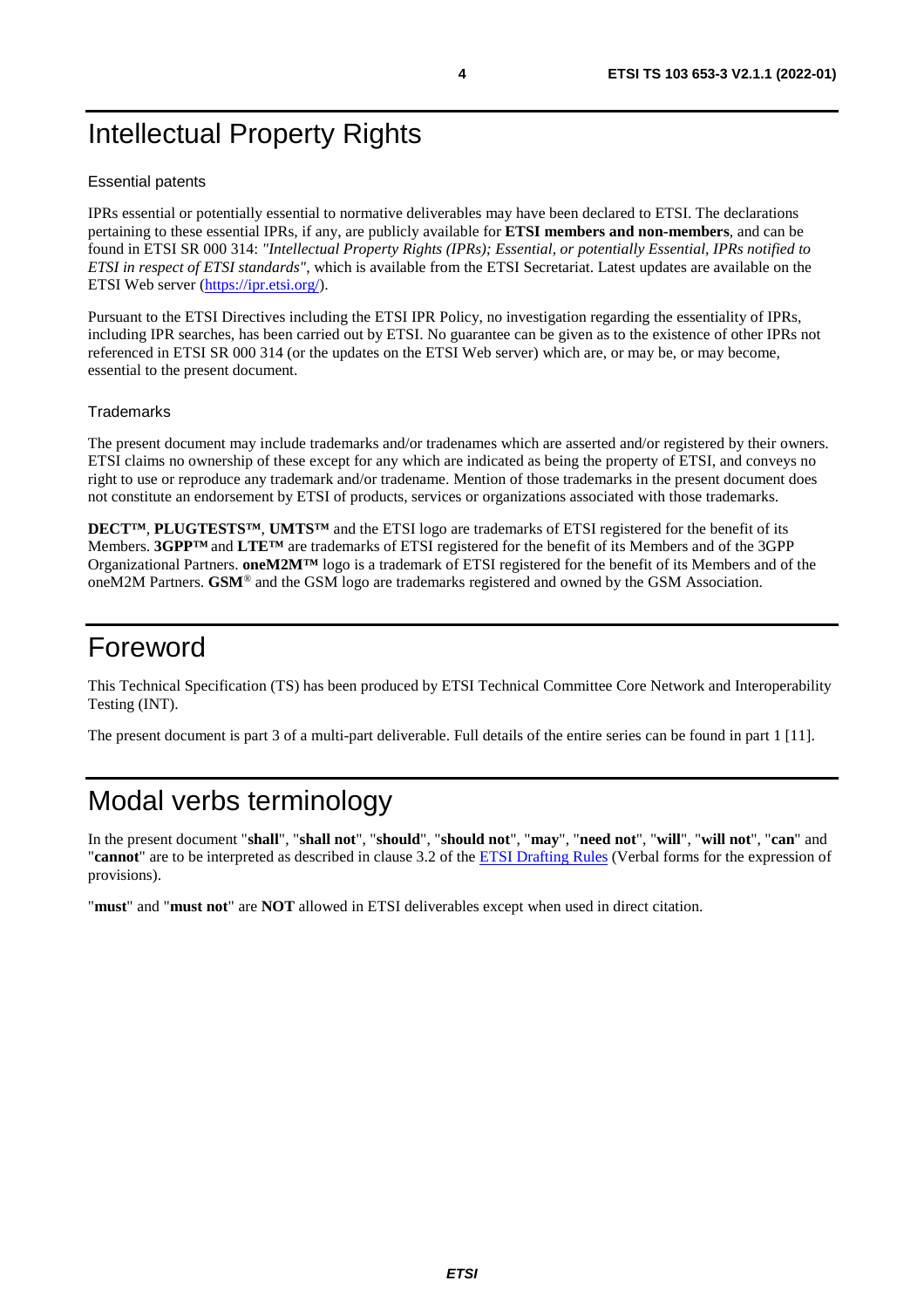### <span id="page-4-0"></span>1 Scope

The present document specifies the Abstract Test Suite (ATS) and partial Protocol Implementation eXtra Information for Testing (PIXIT) pro forma for the VoLTE/ViLTE interoperability test description over 4G/early 5G in physical/virtual environments in compliance with the relevant requirements and in accordance with the relevant guidance given in ISO/IEC 9646-7 [[i.3](#page-5-0)] and ETSI ETS 300 406 [\[i.4](#page-5-0)].

The test notation used in the ATS is TTCN-3 (see ETSI ES 201 873-1 [\[i.5](#page-5-0)]).

The following test specification and design considerations can be found in the body of the present document:

- the overall test suite structure:
- the testing architecture;
- the test methods and port definitions;
- the test configurations;
- TTCN styles and conventions;
- the partial PIXIT pro forma;
- the modules containing the TTCN-3 ATS.

Annex A provides the Partial Implementation Extra Information for Testing (PIXIT) pro forma.

Annex B provides the Abstract Test Suite (ATS) part of the ATS.

The present version of the document contains modifications made based on findings during the validation of the test specification against live and recorded network traffic.

### 2 References

#### 2.1 Normative references

References are either specific (identified by date of publication and/or edition number or version number) or non-specific. For specific references, only the cited version applies. For non-specific references, the latest version of the referenced document (including any amendments) applies.

Referenced documents which are not found to be publicly available in the expected location might be found at <https://docbox.etsi.org/Reference/>.

NOTE: While any hyperlinks included in this clause were valid at the time of publication, ETSI cannot guarantee their long term validity.

The following referenced documents are necessary for the application of the present document.

[1] ETSI TS 124 229: "Digital cellular telecommunications system (Phase 2+) (GSM); Universal Mobile Telecommunications System (UMTS); LTE; 5G; IP multimedia call control protocol based on Session Initiation Protocol (SIP) and Session Description Protocol (SDP); Stage 3 (3GPP TS 24.229 Release 15)". [2] ETSI TS 129 165: "Digital cellular telecommunications system (Phase 2+) (GSM); Universal Mobile Telecommunications System (UMTS); LTE; 5G; Inter-IMS Network to Network Interface (NNI) (3GPP TS 29.165 Release 15)". [3] ETSI TS 129 228: "Digital cellular telecommunications system (Phase 2+) (GSM); Universal Mobile Telecommunications System (UMTS); LTE; IP Multimedia (IM) Subsystem Cx and Dx Interfaces; Signalling flows and message contents (3GPP TS 29.228 Release 15)".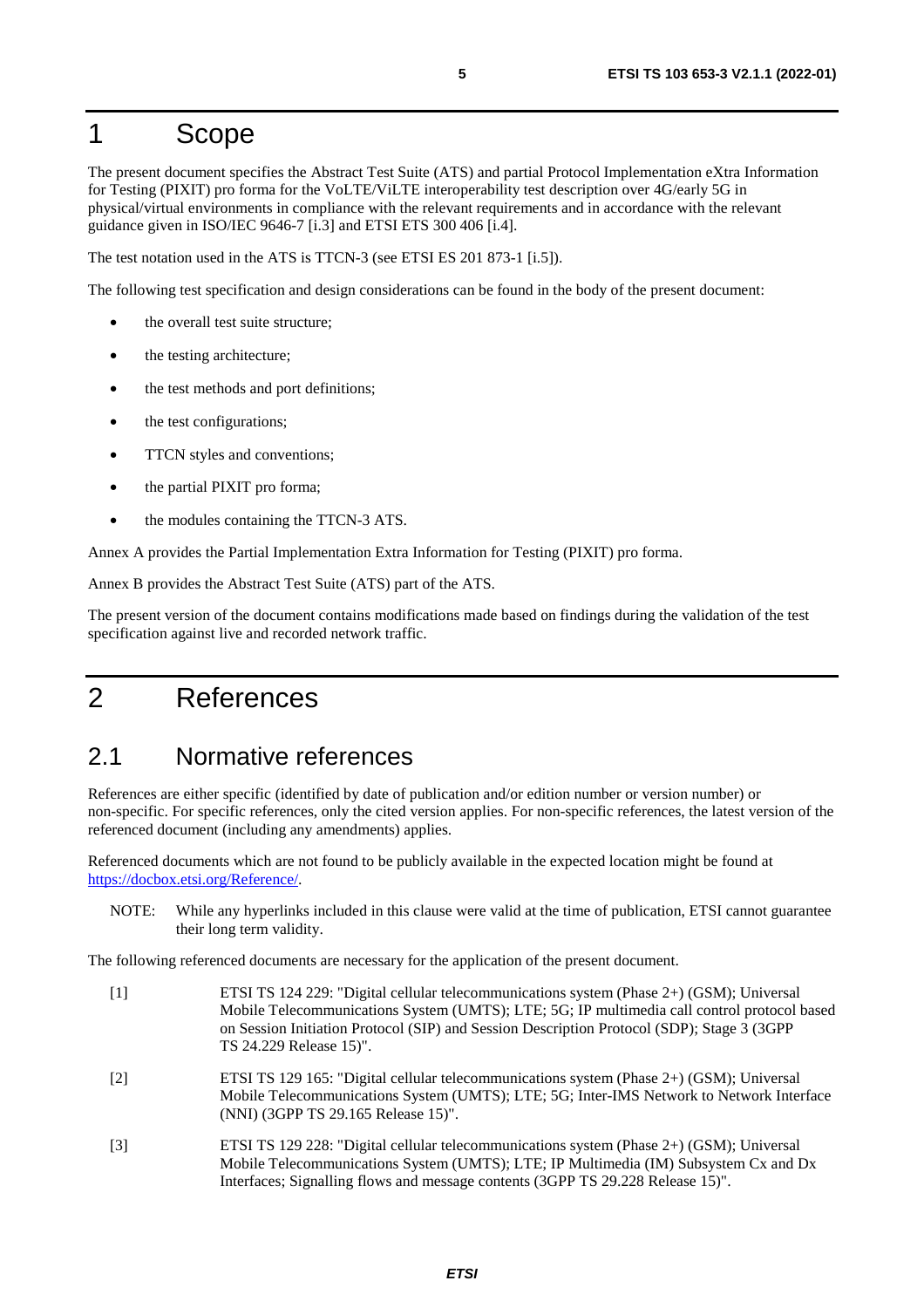- <span id="page-5-0"></span>[4] ETSI TS 129 229: "Digital cellular telecommunications system (Phase 2+) (GSM); Universal Mobile Telecommunications System (UMTS); LTE; Cx and Dx interfaces based on the Diameter protocol; Protocol details (3GPP TS 29.229 Release 15)".
- [5] ETSI TS 129 214: "Universal Mobile Telecommunications System (UMTS); LTE; 5G; Policy and charging control over Rx reference point (3GPP TS 29.214 Release 15)".
- [6] ETSI TS 129 212: "Universal Mobile Telecommunications System (UMTS); LTE; 5G; Policy and Charging Control (PCC); Reference points (3GPP TS 29.212 Release 15)".
- [7] ETSI TS 129 272: "Universal Mobile Telecommunications System (UMTS); LTE; 5G; Evolved Packet System (EPS); Mobility Management Entity (MME) and Serving GPRS Support Node (SGSN) related interfaces based on Diameter protocol (3GPP TS 29.272 Release 15)".
- [8] ETSI TS 129 215: "Digital cellular telecommunications system (Phase 2+) (GSM); Universal Mobile Telecommunications System (UMTS); LTE; Policy and Charging Control (PCC) over S9 reference point; Stage 3 (3GPP TS 29.215 Release 15)".
- [9] ETSI TS 129 328: "Digital cellular telecommunications system (Phase 2+) (GSM); Universal Mobile Telecommunications System (UMTS); LTE; 5G; IP Multimedia (IM) Subsystem Sh interface; Signalling flows and message contents (3GPP TS 29.328 Release 15)".
- [10] ETSI TS 129 329: "Digital cellular telecommunications system (Phase 2+) (GSM); Universal Mobile Telecommunications System (UMTS); LTE; 5G; Sh interface based on the Diameter protocol; Protocol details (3GPP TS 29.329 Release 15)".
- [11] ETSI TS 103 653-1: "Core Network and Interoperability Testing (INT); VoLTE/ViLTE interoperability test description over 4G/early 5G in physical/virtual environments; (3GPP™ Release 15); Part 1: Test Purposes (TP) and Protocol Implementation Conformance Statement (PICS) for VoLTE/ViLTE interoperability".
- [12] ISO/IEC 9646-6: "Information technology -- Open Systems Interconnection -- Conformance testing methodology and framework -- Part 6: Protocol profile test specification".

### 2.2 Informative references

References are either specific (identified by date of publication and/or edition number or version number) or non-specific. For specific references, only the cited version applies. For non-specific references, the latest version of the referenced document (including any amendments) applies.

NOTE: While any hyperlinks included in this clause were valid at the time of publication, ETSI cannot guarantee their long term validity.

The following referenced documents are not necessary for the application of the present document but they assist the user with regard to a particular subject area.

- [i.1] ETSI TS 132 299: "Digital cellular telecommunications system (Phase 2+) (GSM); Universal Mobile Telecommunications System (UMTS); LTE; Telecommunication management; Charging management; Diameter charging applications (3GPP TS 32.299 Release 15)".
- [i.2] ISO/IEC 9646-1: "Information technology -- Open Systems Interconnection -- Conformance testing methodology and framework -- Part 1: General concepts".
- [i.3] ISO/IEC 9646-7: "Information technology -- Open Systems Interconnection -- Conformance testing methodology and framework -- Part 7: Implementation Conformance Statements".
- [i.4] ETSI ETS 300 406: "Methods for testing and Specification (MTS); Protocol and profile conformance testing specifications; Standardization methodology".
- [i.5] ETSI ES 201 873-1: "Methods for Testing and Specification (MTS); The Testing and Test Control Notation version 3; Part 1: TTCN-3 Core Language".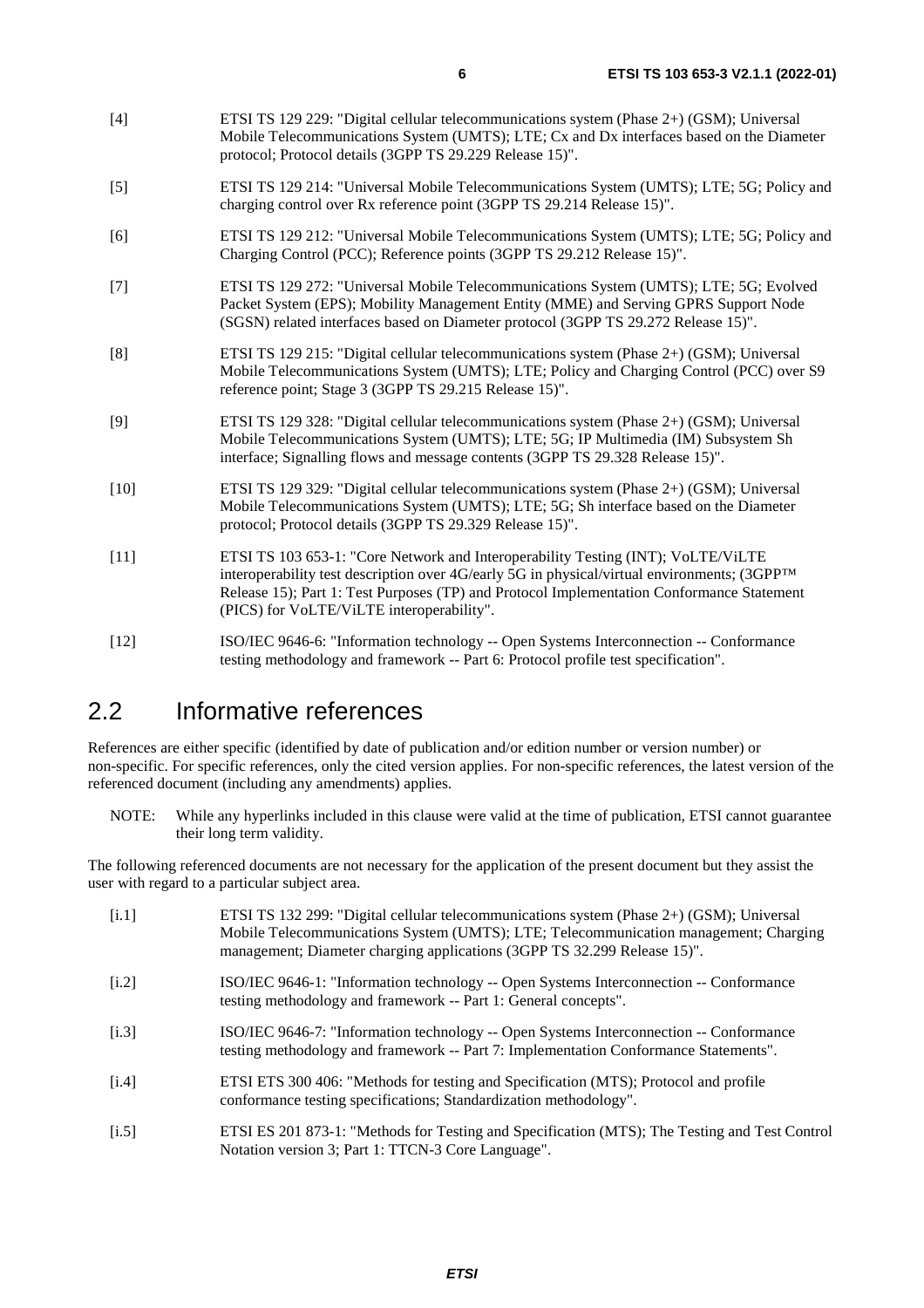# <span id="page-6-0"></span>3 Definition of terms, symbols and abbreviations

### 3.1 Terms

For the purposes of the present document, the terms given in ISO/IEC 9646-7 [\[i.3\]](#page-5-0), ETSI TS 124 229 [\[1](#page-4-0)], ETSI TS 129 165 [\[2](#page-4-0)], ETSI TS 129 228 [\[3\]](#page-4-0), ETSI TS 129 229 [[4\]](#page-5-0), ETSI TS 132 299 [[i.1](#page-5-0)], ETSI TS 129 214 [\[5](#page-5-0)], ETSI TS 129 212 [\[6](#page-5-0)], ETSI TS 129 272 [\[7\]](#page-5-0), ETSI TS 129 215 [[8\]](#page-5-0), ETSI TS 129 328 [[9](#page-5-0)] and ETSI TS 129 329 [\[10\]](#page-5-0) apply.

### 3.2 Symbols

Void.

### 3.3 Abbreviations

For the purposes of the present document, the abbreviations given in ISO/IEC 9646-1 [[i.2](#page-5-0)], ISO/IEC 9646-6 [\[12](#page-5-0)], ISO/IEC 9646-7 [[i.3](#page-5-0)], ETSI TS 124 229 [\[1](#page-4-0)], ETSI TS 129 165 [\[2\]](#page-4-0), ETSI TS 129 228 [[3\]](#page-4-0), ETSI TS 129 229 [[4](#page-5-0)], ETSI TS 132 299 [\[i.1\]](#page-5-0), ETSI TS 129 214 [[5\]](#page-5-0), ETSI TS 129 212 [[6](#page-5-0)], ETSI TS 129 272 [[7](#page-5-0)], ETSI TS 129 215 [\[8](#page-5-0)], ETSI TS 129 328 [\[9](#page-5-0)] and ETSI TS 129 329 [[10](#page-5-0)] apply.

# 4 Abstract Test Method (ATM)

### 4.1 Introduction

The following clauses describes the ATM used to test the VoLTE/ViLTE interoperability over 4G/early 5G in physical/virtual environments.

### 4.2 Test architecture

The test architecture foreseen is a complex system of all involved components. The following figures give an overview. [Figure 1](#page-7-0) shows the network entities involved in the interoperability testing and the mapping to test components. [Figure 2](#page-8-0) adds a more technical view of the implementation plans for the test system components.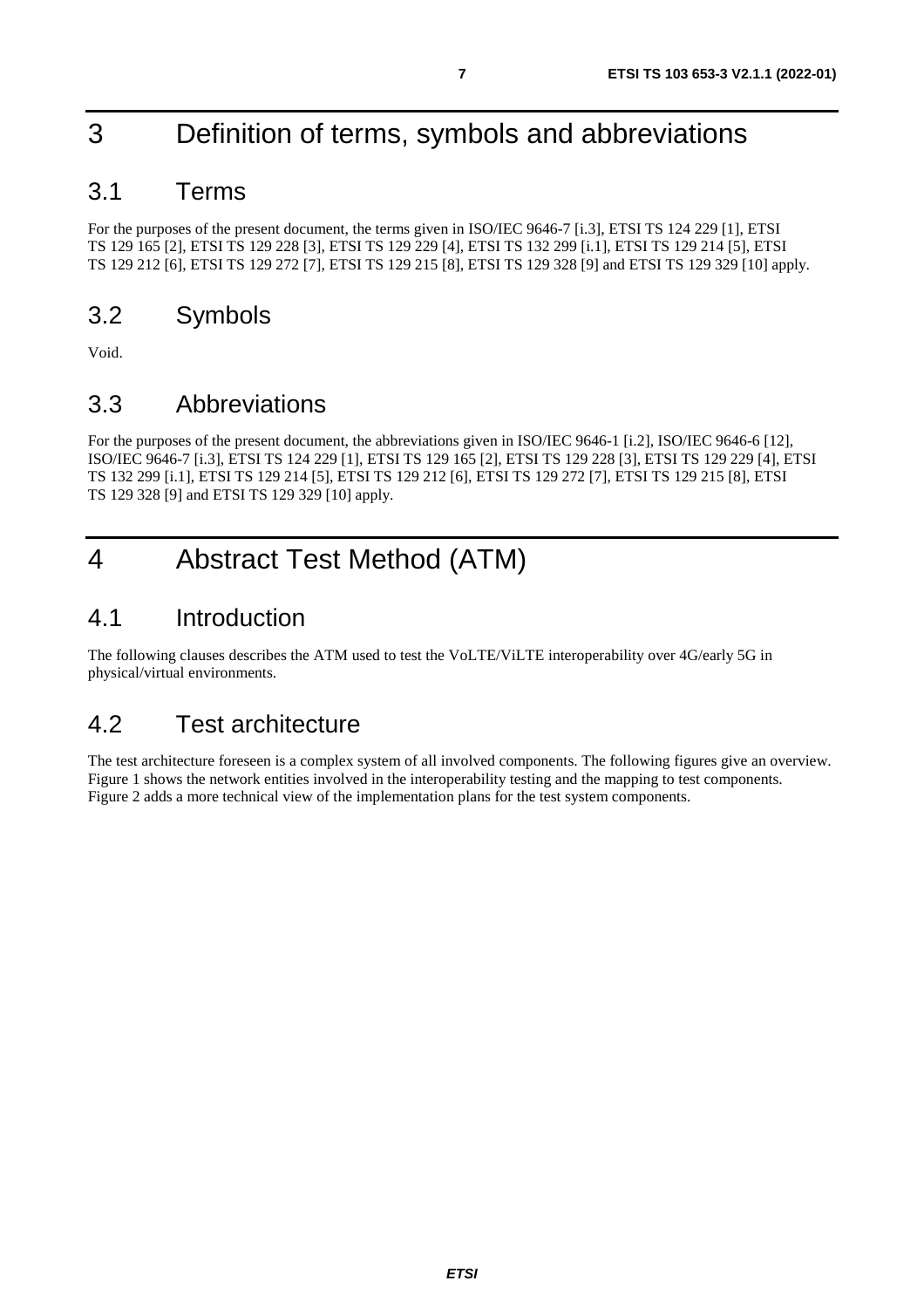<span id="page-7-0"></span>

**8**

**Figure 1: VxLTE interoperability test system configuration**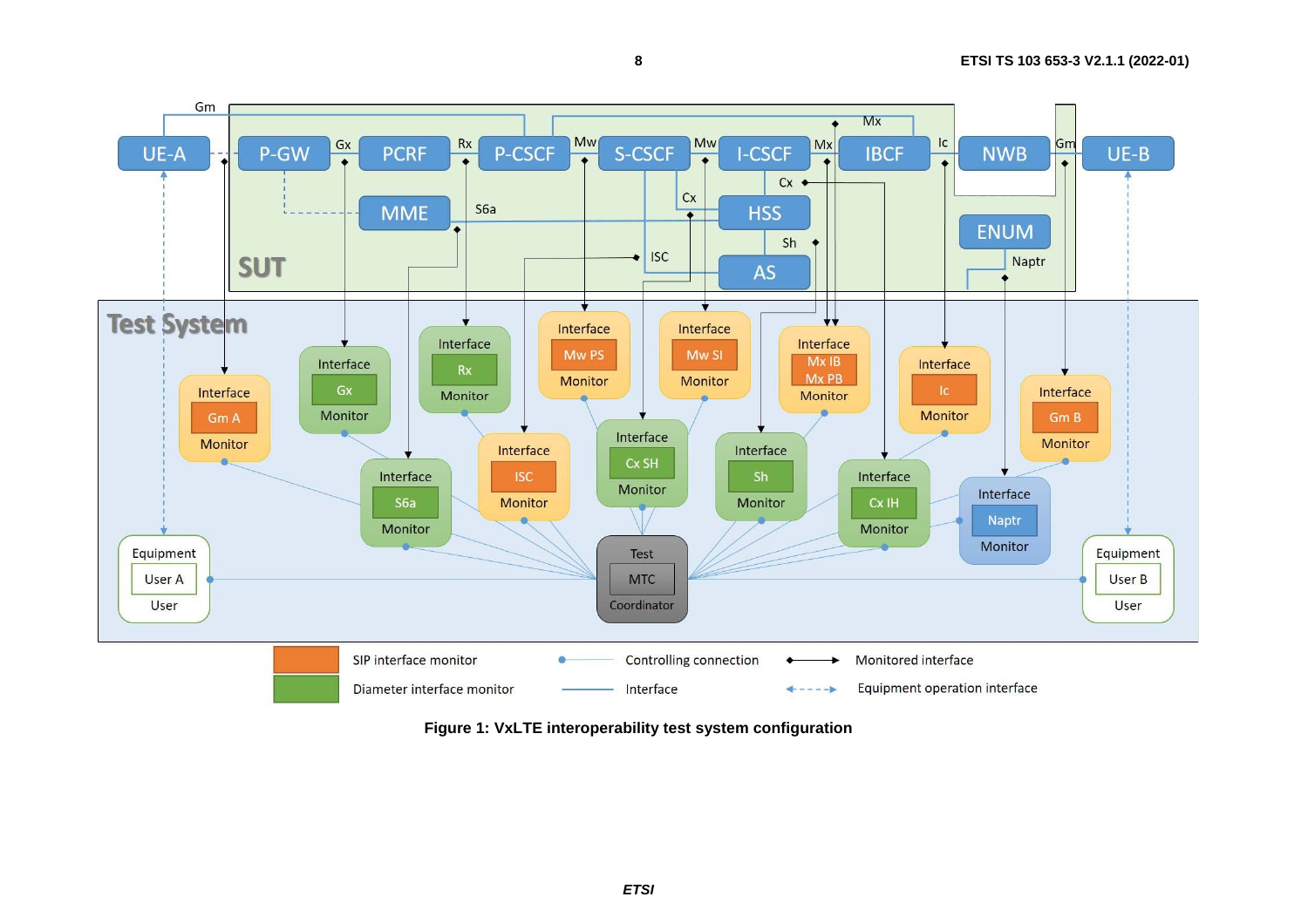<span id="page-8-0"></span>

**9**

**Figure 2: VxLTE interoperability test component view**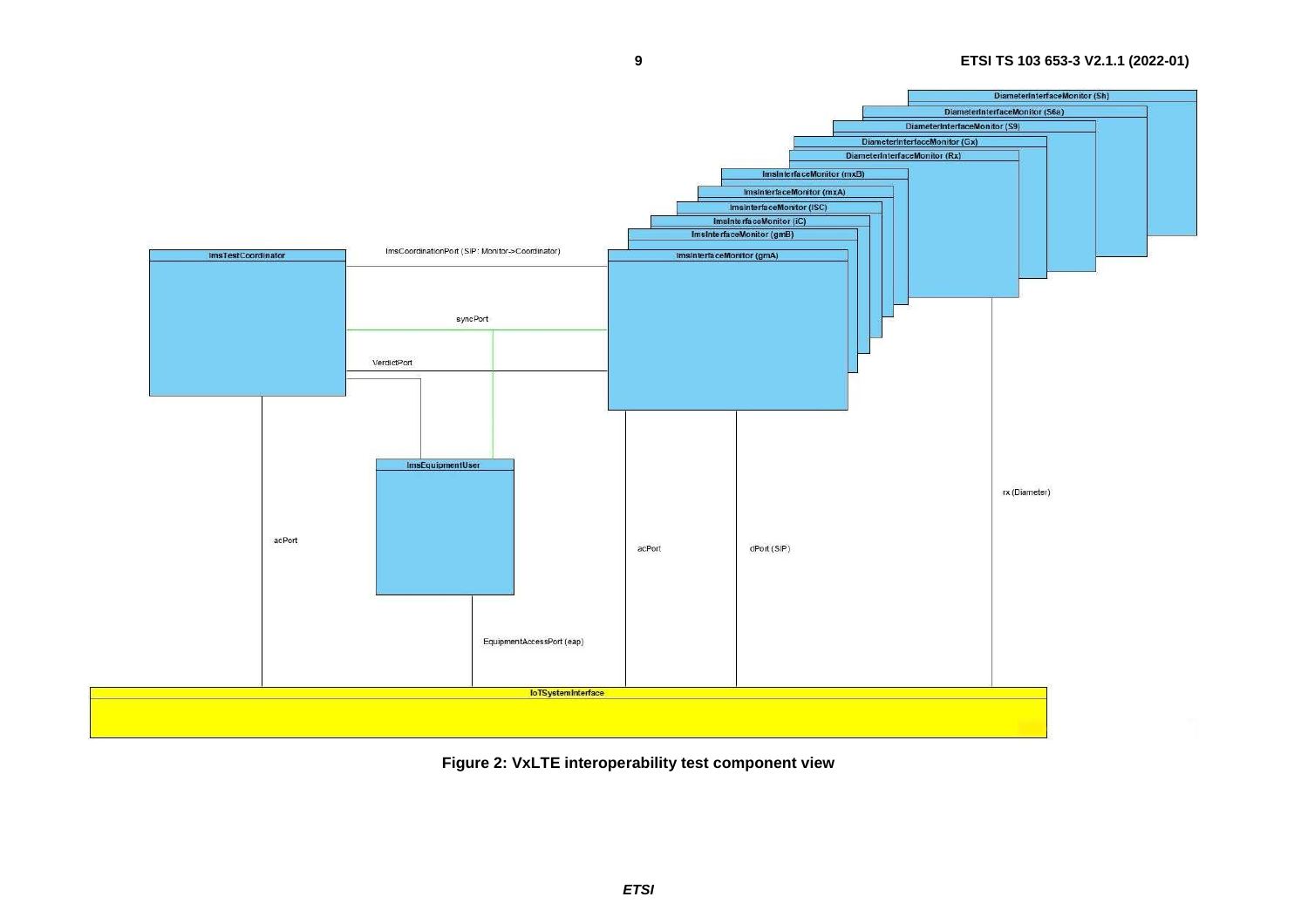### <span id="page-9-0"></span>4.3 Interconnection of TS and SUT

The interconnection of the Test System (TS) and the System Under Test (SUT) is depicted in figure 2.

The ImsTestCoordinator controls the overall test execution by coordinating the ImsInterfacesMonitor components on the SIP and Diameter interfaces under observation. It synchronizes those test components and receives individual test verdicts from them which are processed for the determination of the final overall test verdict.

ImsTestCoordinator and the ImsInterfacesMonitor components connect through the IoTSystemInterface to the SUT. The ImsEquipmentUser entity is responsible for the connection and management of external equipment.

#### 4.4 Implementation of TS

The implementation of the TS in TTCN-3 is depicted in figure 3 which gives the names of all test components and the related TTCN-3 ports, variables and timers. It also shows the connections between the test components via ImsCoordinationPort, VerdictPort and SyncPort and the connections to the IotSystemInterface via SipPort, DiameterPort, eaPort and acPort.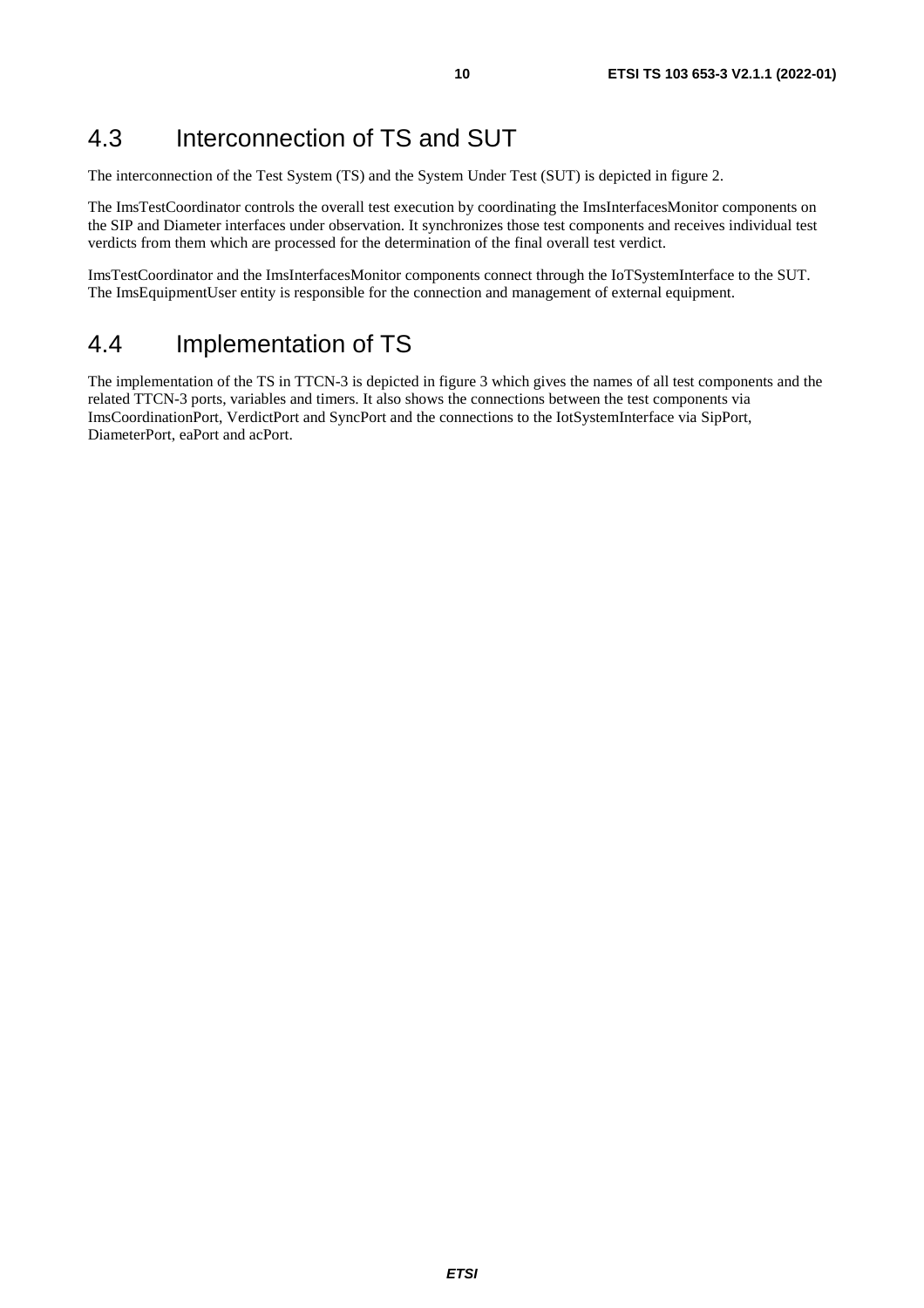|                                                                                                                                                                                                                                                                                                                                                                                                                                                                                                                                                                                                                                                                                                                                                                                                                                                                                                                                                                         |                                                                                                                                                                                                                                                                                                                                                                                                                                                                                                                                                                                                                                                                                                                                                                                                                                           |                      | <b>DIAMETER InterfaceMonitor</b>                                                                                                                                                                                                                                                                                                                                                                                                                                                                                                                                                                                                                                                                                                                                                               |                           |
|-------------------------------------------------------------------------------------------------------------------------------------------------------------------------------------------------------------------------------------------------------------------------------------------------------------------------------------------------------------------------------------------------------------------------------------------------------------------------------------------------------------------------------------------------------------------------------------------------------------------------------------------------------------------------------------------------------------------------------------------------------------------------------------------------------------------------------------------------------------------------------------------------------------------------------------------------------------------------|-------------------------------------------------------------------------------------------------------------------------------------------------------------------------------------------------------------------------------------------------------------------------------------------------------------------------------------------------------------------------------------------------------------------------------------------------------------------------------------------------------------------------------------------------------------------------------------------------------------------------------------------------------------------------------------------------------------------------------------------------------------------------------------------------------------------------------------------|----------------------|------------------------------------------------------------------------------------------------------------------------------------------------------------------------------------------------------------------------------------------------------------------------------------------------------------------------------------------------------------------------------------------------------------------------------------------------------------------------------------------------------------------------------------------------------------------------------------------------------------------------------------------------------------------------------------------------------------------------------------------------------------------------------------------------|---------------------------|
| ImsTestCoordinator<br>type component ImsTestCoordinator extends TestCoordinator {<br>port ImsCoordinationPort icpPort:<br>var VxLTEMonitorInterfaceList vc MonIntfList;<br>var CF VXLTE Interfaces vc vxlte monitor components;<br>type component TestCoordinator extends OracleServer {<br>var ComponentIdList vc compIds;<br>port AdapterConfigPort acPort;<br>type component OracleServer extends ServerSyncComp {<br>port VerdictPort vPort;<br>var VerdictType vc_e3e_verdict := {none, "init"};<br>var VerdictType vc conf verdict := {none, "init"};<br>type component ServerSyncComp extends BaseSyncComp {<br>timer to shutDown := PX_TSHUT_DOWN_TIME_LIMIT;<br>type component BaseSyncComp {<br>port SyncPort syncPort;<br>timer to sync := PX TSYNC TIME LIMIT;<br>ImsEquipmentUser<br>type component IotEquipmentUser extends EquipmentUser<br>type component EquipmentUser extends OracleClient{<br>port EquipmentAccessPort eaPort;<br>timer T Equipment: | <b>SIP InterfaceMonitor</b><br>type component SipInterfaceMonitor extends InterfaceMonitor<br>SipPort<br>port<br>ImsCoordinationPort<br>port<br>type component InterfaceMonitor extends OracleClient {<br>timer to wait := PX MAX MSG WAIT;<br>var charstring vc interfaceName := "Undefined";<br>var MonitorInterfaceInfo vc Interface;<br>port AdapterConfigPort acPort;<br>type component OracleClient extends SelfSyncComp {<br>port VerdictPort vPort;<br>type component SelfSyncComp extends ClientSyncComp<br>port SyncPort syncSendPort;<br>type component ClientSyncComp extends BaseSyncComp<br>var StringStack v stateStack:= c initStringStack;<br>var TestcaseStep vc_testcaseStep := e_preamble;<br>type component BaseSyncComp {<br>port SyncPort syncPort;<br>timer to sync := PX TSYNC TIME LIMIT<br>ImsCoordinationPort | sipPort;<br>icpPort; | type component DiameterInterfaceMonitor extends InterfaceMonitor<br>DiameterPort<br>port<br>ImsCoordinationPort<br>port<br>type component InterfaceMonitor extends OracleClient {<br>timer tc_wait := PX_MAX_MSG_WAIT;<br>var charstring vc interfaceName := "Undefined";<br>var MonitorInterfaceInfo vc Interface;<br>port AdapterConfigPort acPort;<br>type component OracleClient extends SelfSyncComp {<br>port VerdictPort vPort;<br>type component SelfSyncComp extends ClientSyncComp<br>port SyncPort syncSendPort;<br>type component ClientSyncComp extends BaseSyncComp<br>var StringStack v stateStack:= c initStringStack;<br>var TestcaseStep vc_testcaseStep := e_preamble;<br>type component BaseSyncComp {<br>port SyncPort syncPort;<br>timer tc_sync := PX_TSYNC_TIME_LIMIT; | diameterPort;<br>icpPort; |
| type component OracleClient extends SelfSyncComp {<br>port VerdictPort vPort;                                                                                                                                                                                                                                                                                                                                                                                                                                                                                                                                                                                                                                                                                                                                                                                                                                                                                           | VerdictPort                                                                                                                                                                                                                                                                                                                                                                                                                                                                                                                                                                                                                                                                                                                                                                                                                               |                      |                                                                                                                                                                                                                                                                                                                                                                                                                                                                                                                                                                                                                                                                                                                                                                                                |                           |
| type component SelfSyncComp extends ClientSyncComp {<br>port SyncPort syncSendPort;<br>type component ClientSyncComp extends BaseSyncComp {<br>war StringStack v_stateStack:= c_initStringStack;<br>var TestcaseStep vc testcaseStep := e_preamble;<br>type component BaseSyncComp {<br>port SyncPort syncPort;                                                                                                                                                                                                                                                                                                                                                                                                                                                                                                                                                                                                                                                         | SyncPort                                                                                                                                                                                                                                                                                                                                                                                                                                                                                                                                                                                                                                                                                                                                                                                                                                  |                      |                                                                                                                                                                                                                                                                                                                                                                                                                                                                                                                                                                                                                                                                                                                                                                                                |                           |
| timer to sync := PX TSYNC TIME LIMIT;                                                                                                                                                                                                                                                                                                                                                                                                                                                                                                                                                                                                                                                                                                                                                                                                                                                                                                                                   |                                                                                                                                                                                                                                                                                                                                                                                                                                                                                                                                                                                                                                                                                                                                                                                                                                           |                      |                                                                                                                                                                                                                                                                                                                                                                                                                                                                                                                                                                                                                                                                                                                                                                                                |                           |
|                                                                                                                                                                                                                                                                                                                                                                                                                                                                                                                                                                                                                                                                                                                                                                                                                                                                                                                                                                         | lotSystemInterface                                                                                                                                                                                                                                                                                                                                                                                                                                                                                                                                                                                                                                                                                                                                                                                                                        |                      |                                                                                                                                                                                                                                                                                                                                                                                                                                                                                                                                                                                                                                                                                                                                                                                                |                           |
| eaPort acPort                                                                                                                                                                                                                                                                                                                                                                                                                                                                                                                                                                                                                                                                                                                                                                                                                                                                                                                                                           |                                                                                                                                                                                                                                                                                                                                                                                                                                                                                                                                                                                                                                                                                                                                                                                                                                           | sipPort              |                                                                                                                                                                                                                                                                                                                                                                                                                                                                                                                                                                                                                                                                                                                                                                                                | diameterPort              |

**Figure 3: VxLTE interoperability test component implementation**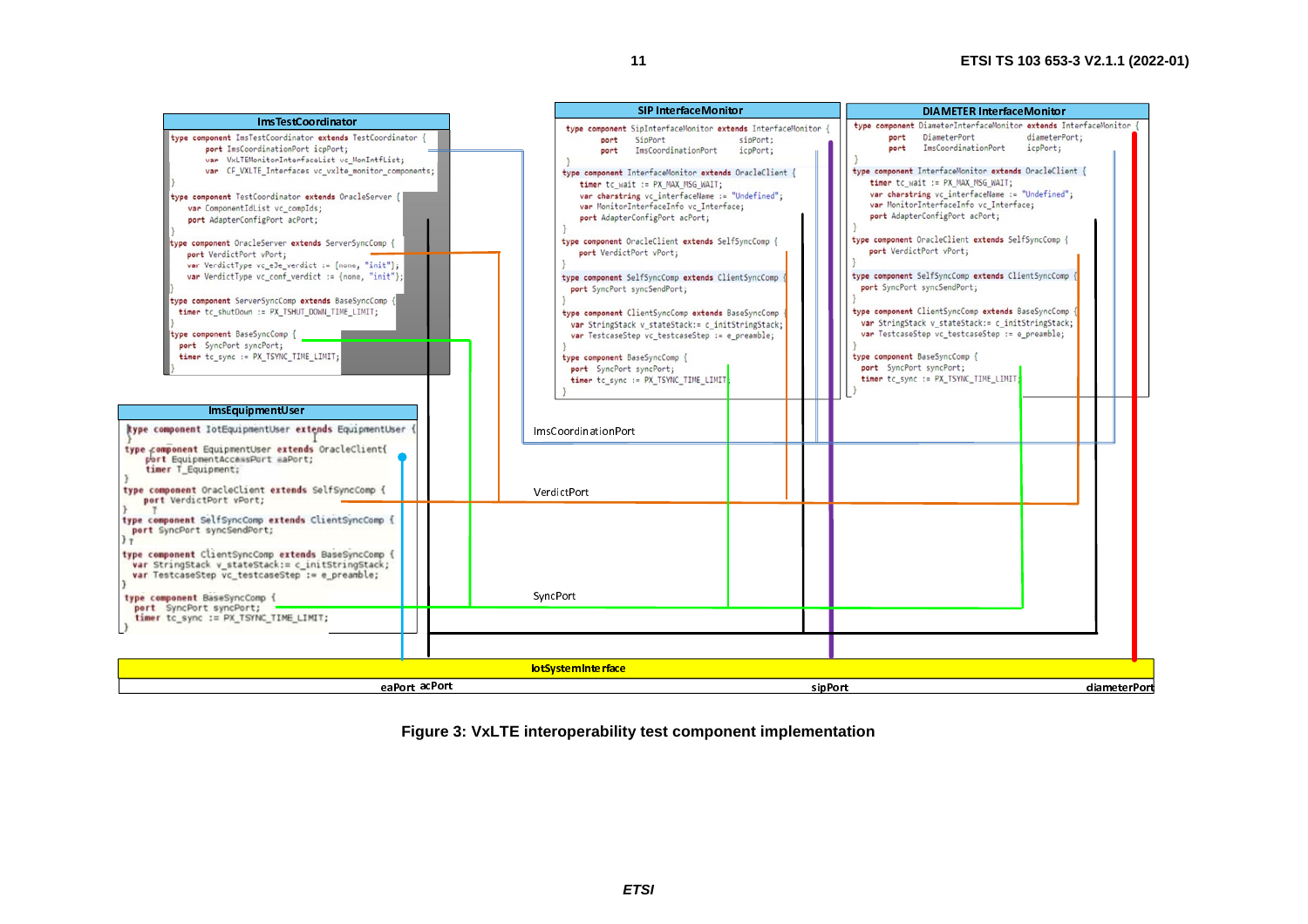# <span id="page-11-0"></span>4.5 Test Adapter

For execution of the tests the Test Adapter (TA) will be developed. For the Diameter interfaces there are two possibilities for communicating over the TA that have to be considered:

- ATS provides only Diameter messages; or
- ATS provides Diameter messages and LL primitives.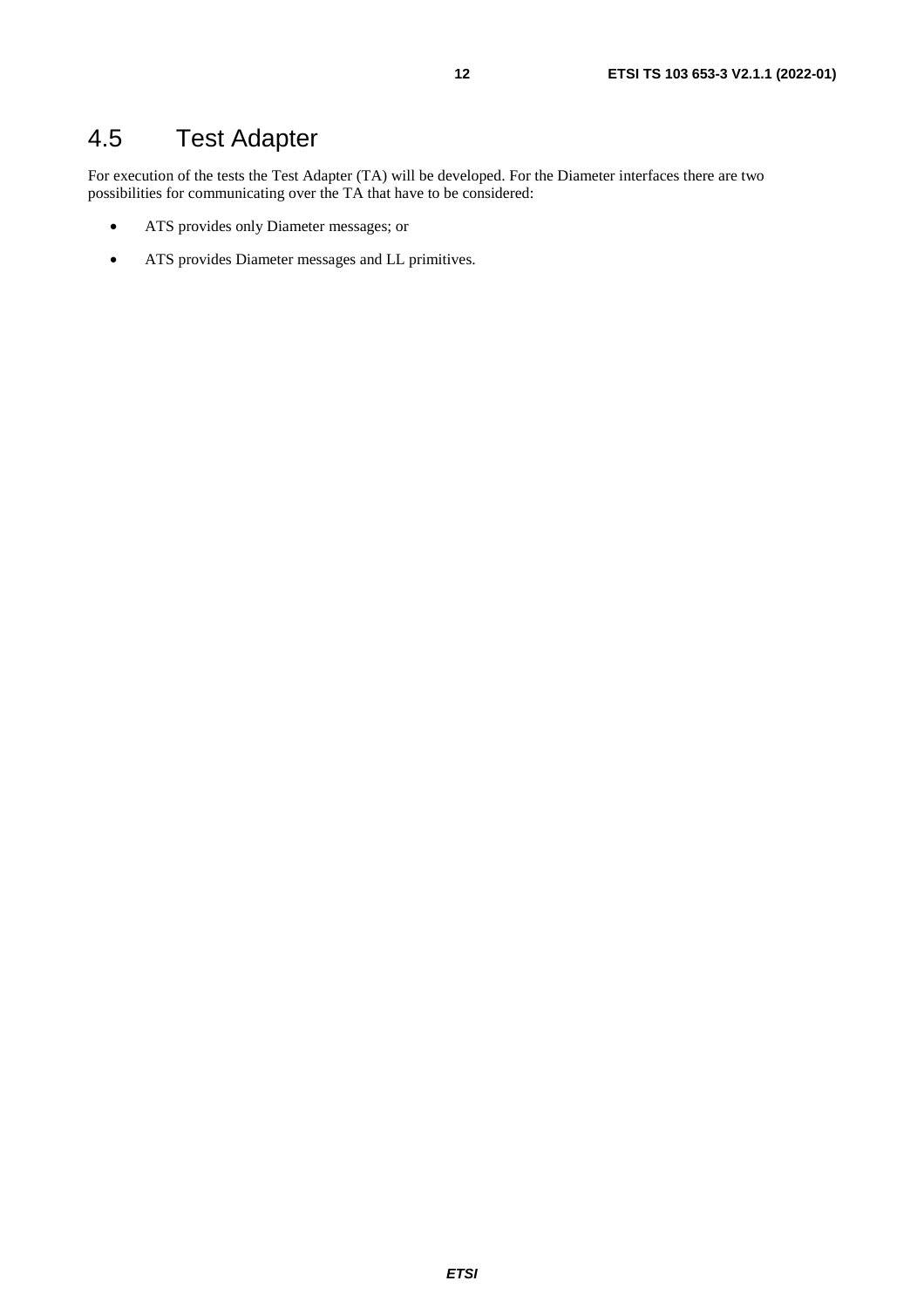# <span id="page-12-0"></span>Annex A (normative): VoLTE/ViLTE interoperability over 4G/early 5G in physical/virtual environments Partial PIXIT pro forma

# A.1 The right to copy

Notwithstanding the provisions of the copyright clause related to the text of the present document, ETSI grants that users of the present document may freely reproduce the Partial PIXIT pro forma in this annex so that it can be used for its intended purposes and may further publish the completed Partial PIXIT.

The PIXIT pro forma is based on ISO/IEC 9646-6 [[12](#page-5-0)]. Any additional information which may be needed can be found in this international standard document.

# A.2 Identification summary

**Table A.1** 

| <b>IPIXIT Number:</b>        |  |
|------------------------------|--|
| <b>Test Laboratory Name:</b> |  |
| Date of Issue:               |  |
| <b>Issued to:</b>            |  |

# A.3 ATS summary

#### **Table A.2**

| <b>Protocol Specification:</b> | This interoperability test specification covers several protocol specifications<br>for the SIP and DIAMETER protocols. In the below tables, references are<br>given to the protocol specifications in force per interface. |
|--------------------------------|----------------------------------------------------------------------------------------------------------------------------------------------------------------------------------------------------------------------------|
| Protocol to be tested:         |                                                                                                                                                                                                                            |
| <b>ATS</b> Specification:      | ETSI TS 103 653-3, annex B                                                                                                                                                                                                 |
| Abstract Test Method:          | IETSI TS 103 653-3, clause 4                                                                                                                                                                                               |

# A.4 Test laboratory

**Table A.3** 

| <b>Test Laboratory Identification:</b> |  |
|----------------------------------------|--|
| Test Laboratory Manager:               |  |
| Means of Testing:                      |  |
| <b>SAP Address:</b>                    |  |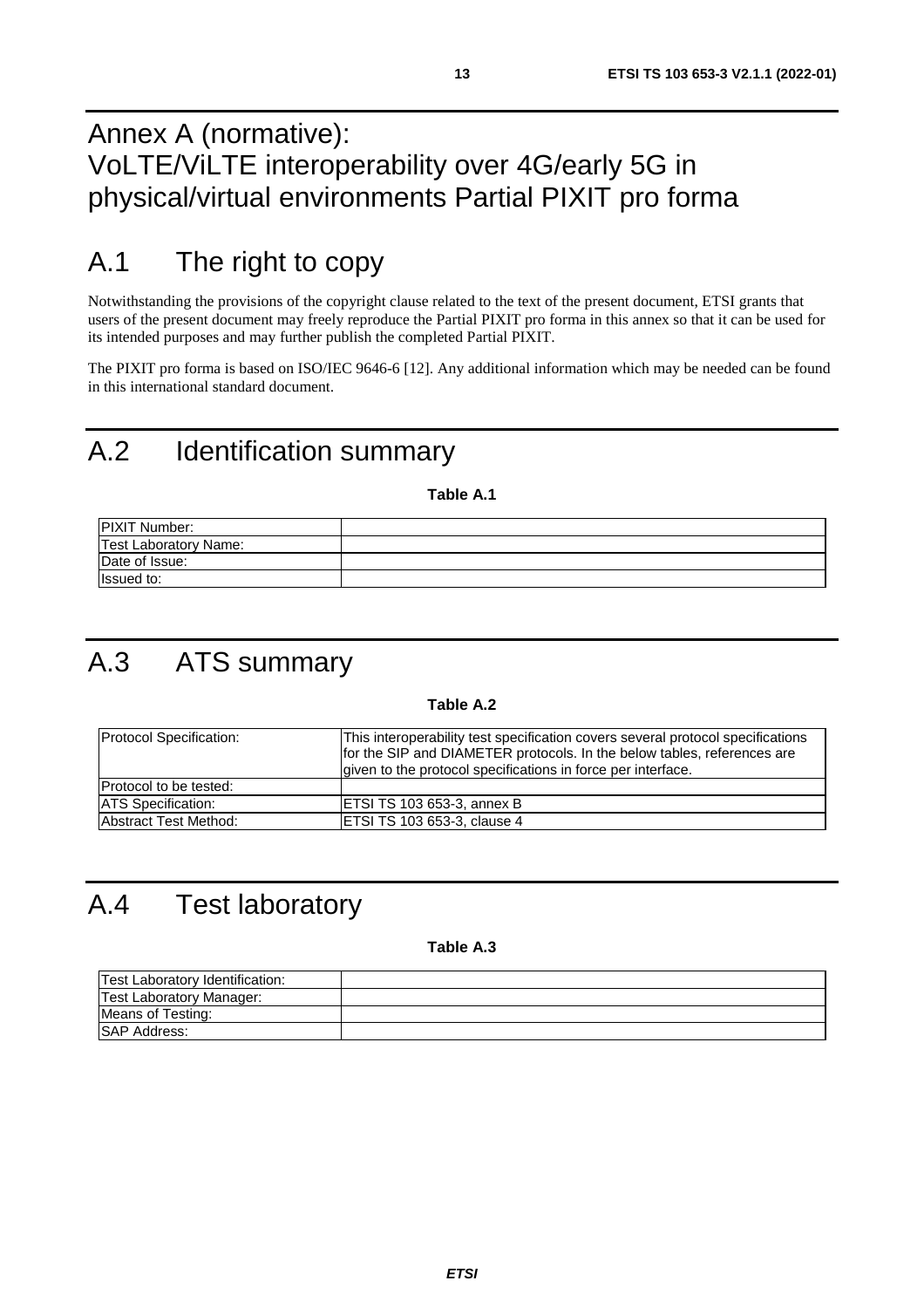# <span id="page-13-0"></span>A.5 Client identification

**Table A.4** 

| Client Identification:    |  |
|---------------------------|--|
| Client Test manager:      |  |
| Test Facilities required: |  |

A.6 SUT

#### **Table A.5**

| Name:                            |  |
|----------------------------------|--|
| Version:                         |  |
| <b>SCS Number:</b>               |  |
| Machine configuration:           |  |
| Operating System Identification: |  |
| <b>IUT</b> Identification:       |  |
| <b>PICS Reference for IUT:</b>   |  |
| Limitations of the SUT:          |  |
| <b>Environmental Conditions:</b> |  |

# A.7 Protocol layer information

The protocol identification is presented in the clauses below per interface.

The PICS reference for all interfaces is: ETSI TS 103 653-1 [[11](#page-5-0)].

# A.8 PIXIT items

#### A.8.1 Introduction

Tables in this clause need to be filled by the IUT Manufacturer to specify how the IUT needs to be configured with IUT specific values or describe IUT specific procedures required for complete testing of the IUT.

The present document describes interoperability testing spanning several interfaces. For a better understanding, namely in cases where not all interfaces are under observation, the PIXIT tables are presented per interface under test.

Each PIXIT item corresponds to a Module Parameter of the ATS.

### A.8.2 PIXIT items for the Gm Interface

The Gm interface connects a UE with a P-CSCF using the SIP and SDP protocols as defined in ETSI TS 124 229 [\[1](#page-4-0)].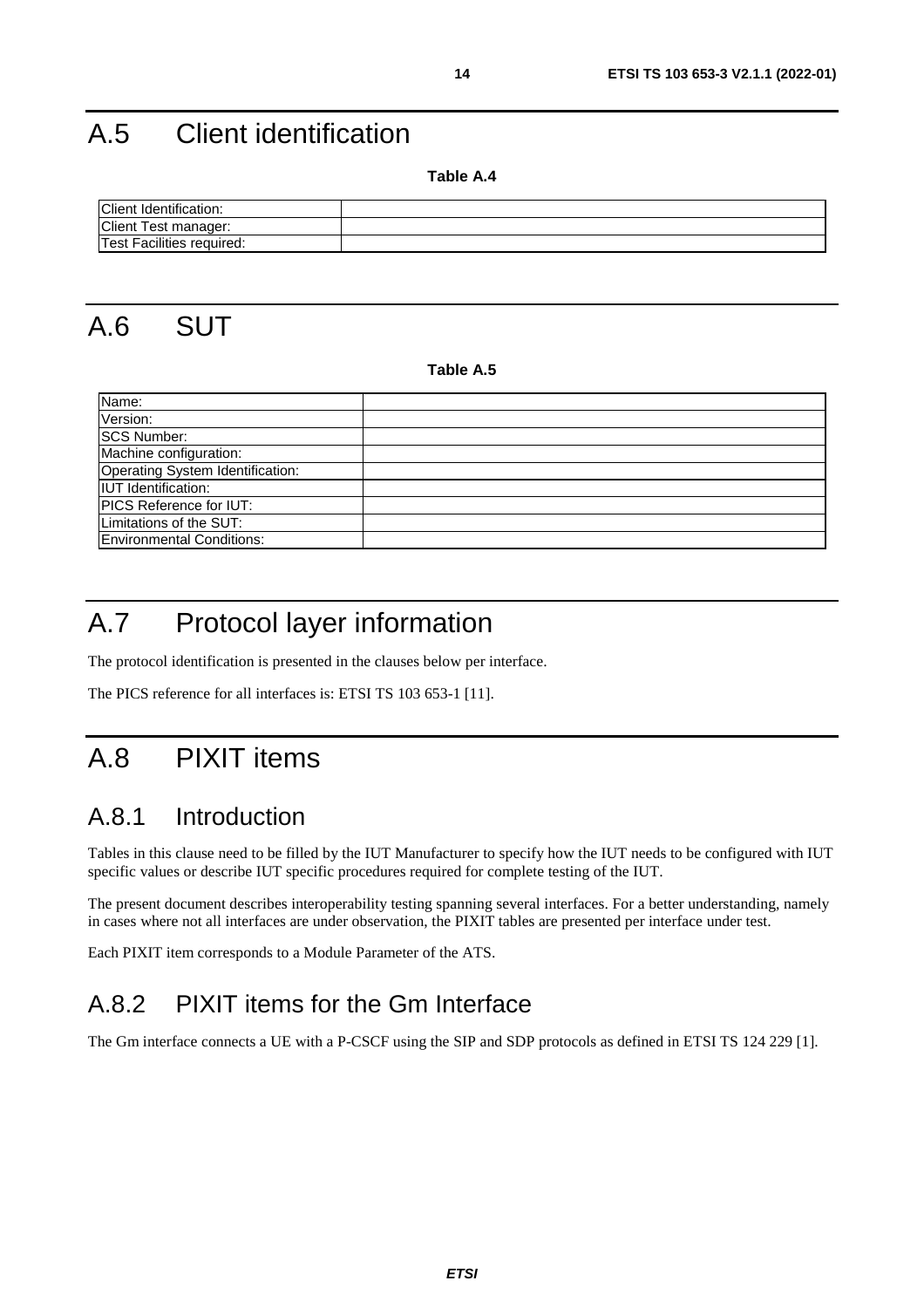<span id="page-14-0"></span>

| It. | <b>Identifier</b>           | Type           | <b>Description</b>                                      |
|-----|-----------------------------|----------------|---------------------------------------------------------|
|     | PX_SIP_GMA_UE_IPADDR        | Charstring     | Gm IP address of UE                                     |
|     | 2 PX_SIP_GMA_UE_PORT        | Integer        | IGm Port number of UE                                   |
|     | 3  PX_SIP_GMA_PCSCF_IPADDR  | Charstring     | <b>IGm IP address of P-CSCF</b>                         |
|     | 4 PX_SIP_GMA_PCSCF_PORT     | Integer        | <b>IGm Port number of P-CSCF</b>                        |
|     | 5 PX_SIP_GMA_MONITORENABLED | <b>Boolean</b> | Is monitoring of the Gm interface at network A enabled? |
|     | 6 PX_SIP_GMA_INTERFACENAME  | Charstring     | Gm interface name                                       |

**Table A.6: Gm interface ports and addresses for network A** 

#### **Table A.7: Gm interface ports and addresses for network B**

| lit. | <b>Identifier</b>           | Type       | <b>Description</b>                                      |
|------|-----------------------------|------------|---------------------------------------------------------|
|      | PX_SIP_GMB_UE_IPADDR        | Charstring | Gm IP address of UE                                     |
|      | 2 PX SIP GMB UE PORT        | Integer    | Gm Port number of UE                                    |
|      | 3 PX SIP_GMB_PCSCF_IPADDR   | Charstring | Gm IP address of P-CSCF                                 |
|      | 4 PX_SIP_GMB_PCSCF_PORT     | Integer    | <b>IGm Port number of P-CSCF</b>                        |
|      | 5 PX_SIP_GMB_MONITORENABLED | Boolean    | Is monitoring of the Gm interface at network B enabled? |
|      | 6 PX SIP GMB INTERFACENAME  | Charstring | <b>IGm</b> interface name                               |

# A.8.3 PIXIT items for the Ic Interface

The Ic interface connects an IBCF with another IBCF using the SIP and SDP protocols as defined in ETSI TS 129 165 [\[2](#page-4-0)].

|  |  |  |  |  | Table A.8: Ic interface ports and addresses |
|--|--|--|--|--|---------------------------------------------|
|--|--|--|--|--|---------------------------------------------|

| llt. | <b>Identifier</b>          | Type       | <b>Description</b>                         |
|------|----------------------------|------------|--------------------------------------------|
|      | PX_SIP_IC_IBCF_A_IPADDR    | Charstring | Ic IP address of IBCF of network A         |
|      | 2 PX_SIP_IC_IBCF_A_PORT    | Integer    | IIc Port number of IBCF of network A       |
|      | 3 PX_SIP_IC_IBCF_B_IPADDR  | Charstring | Ic IP address of IBCF of network B         |
|      | 4   PX_SIP_IC_IBCF_B_PORT  | Integer    | Ic Port number of IBCF of network B        |
|      | 5 PX_SIP_IC_MONITORENABLED | Boolean    | Is monitoring of the Ic interface enabled? |
|      | 6 PX_SIP_IC_INTERFACENAME  | Charstring | Ic interface name                          |

# A.8.4 PIXIT items for the Mw Interface

The Mw interface connects an x-CSCF with another x-CSCF or an IBCF using the SIP and SDP protocols as defined in ETSI TS 124 229 [\[1\]](#page-4-0).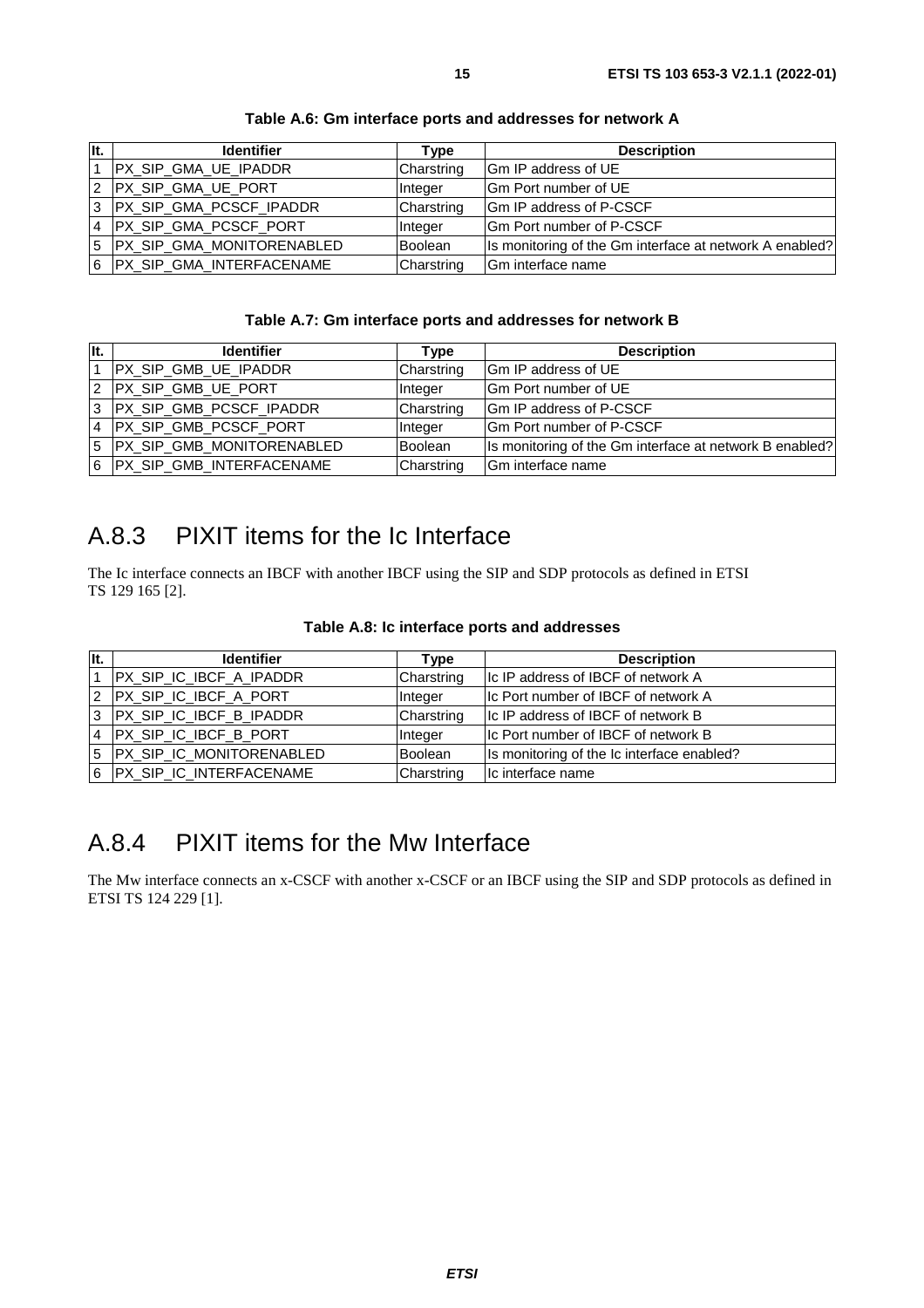<span id="page-15-0"></span>

| It.            | <b>Identifier</b>               | <b>Type</b>    | <b>Description</b>                            |
|----------------|---------------------------------|----------------|-----------------------------------------------|
| 1              | PX_SIP_MW_P_CSCF_IPADDR         | Charstring     | Mw IP address of P-CSCF                       |
| $\overline{2}$ | PX_SIP_MW_P_CSCF_PORT           | Integer        | Mw Port number of P-CSCF                      |
| 3              | PX_SIP_MW_I_CSCF_IPADDR         | Charstring     | Mw IP address of I-CSCF                       |
| 4              | PX_SIP_MW_I_CSCF_PORT           | Integer        | Mw Port number of I-CSCF                      |
| 5              | PX SIP MW S CSCF IPADDR         | Charstring     | Mw IP address of S-CSCF                       |
| 6              | PX_SIP_MW_S_CSCF_PORT           | Integer        | Mw Port number of S-CSCF                      |
| $\overline{7}$ | PX_SIP_MW_IBCF_IPADDR           | Charstring     | Mw IP address of IBCF                         |
| 8              | PX_SIP_MW_IBCF_PORT             | Integer        | Mw Port number of IBCF                        |
| 9              | PX_SIP_MW_PI_MONITORENABLED     | <b>Boolean</b> | Is monitoring of the Mw/PI interface enabled? |
|                | 10 PX_SIP_MW_PS_MONITORENABLED  | <b>Boolean</b> | Is monitoring of the Mw/PS interface enabled? |
|                | 11 PX_SIP_MW_IS_MONITORENABLED  | <b>Boolean</b> | Is monitoring of the Mw/IS interface enabled? |
|                | 12 PX_SIP_MW_IB_MONITORENABLED  | <b>Boolean</b> | Is monitoring of the Mw/IB interface enabled? |
|                | 13 PX SIP MW PI INTERFACENAME   | Charstring     | Mw/PI interface name                          |
|                | 14 PX_SIP_MW_PS_INTERFACENAME   | Charstring     | Mw/PS interface name                          |
|                | 15 PX_SIP_MW_IS_INTERFACENAME   | Charstring     | Mw/IS interface name                          |
|                | 16 PX_SIP_MW_PB_INTERFACENAME   | Charstring     | Mw/PB interface name                          |
|                | 17   PX_SIP_MW_IB_INTERFACENAME | Charstring     | Mw/IB interface name                          |

**Table A.9: Mw interface ports and addresses** 

### A.8.5 PIXIT items for the ISC Interface

The ISC interface connects an S-CSCF with an AS using the SIP and SDP protocols as defined in ETSI TS 129 165 [\[2](#page-4-0)].

| It. | <b>Identifier</b>               | Type           | <b>Description</b>                          |
|-----|---------------------------------|----------------|---------------------------------------------|
|     | <b>PX SIP ISC S CSCF IPADDR</b> | Charstring     | <b>Ic IP address of S-CSCF</b>              |
|     | 2 PX_SIP_ISC_S_CSCF_PORT        | Integer        | <b>Ic Port number of S-CSCF</b>             |
|     | 3 PX SIP_ISC_AS_IPADDR          | Charstring     | Ic IP address of AS                         |
|     | 4 PX SIP ISC AS PORT            | Integer        | Ic Port number of AS                        |
|     | 5 PX_SIP_ISC_MONITORENABLED     | <b>Boolean</b> | Is monitoring of the ISC interface enabled? |
|     | 6   PX_SIP_ISC_INTERFACENAME    | Charstring     | Is interface name                           |

# A.8.6 PIXIT items for the Cx Interface

The Cx interface connects an I- or S-CSCF with an HSS using the Diameter protocol as defined ETSI TS 129 228 [[3](#page-4-0)] and ETSI TS 129 229 [[4\]](#page-5-0).

| Table A.11: Cx interface ports and addresses |  |  |  |
|----------------------------------------------|--|--|--|
|----------------------------------------------|--|--|--|

| It.            | <b>Identifier</b>                | Type           | <b>Description</b>                                                   |
|----------------|----------------------------------|----------------|----------------------------------------------------------------------|
|                | PX_DIAMETER_CX_I_CSCF_IPADDR     | Charstring     | <b>ICx IP address of I-CSCF</b>                                      |
| $\overline{2}$ | PX_DIAMETER_CX_I_CSCF_PORT       | Integer        | ICx Port number of I-CSCF                                            |
| 3              | PX_DIAMETER_CX_S_CSCF_IPADDR     | Charstring     | ICx IP address of S-CSCF                                             |
| 4              | PX_DIAMETER_CX_S_CSCF_PORT       | Integer        | Cx Port number of S-CSCF                                             |
| 5              | PX_DIAMETER_CX_HSS_IPADDR        | Charstring     | <b>ICx IP address of HSS</b>                                         |
| 6              | PX_DIAMETER_CX_HSS_PORT          | Integer        | ICx Port number of HSS                                               |
|                | PX_DIAMETER_CX_IH_MONITORENABLED | Boolean        | Is monitoring of the Cx/Sh interface enabled?                        |
| 8              | PX_DIAMETER_CX_SH_MONITORENABLED | <b>Boolean</b> | Is monitoring of the Cx/Ih interface enabled?                        |
| 9              | PX_DIAMETER_SINGLE_INTERFACE     | Boolean        | Can both CX_IH and CX_SH interfaces be treated as<br>lone interface? |
| 10             | PX_DIAMETER_CX_IH_INTERFACENAME  | Charstring     | Cx/Ih interface name                                                 |
| 11             | PX_DIAMETER_CX_SH_INTERFACENAME  | Charstring     | Cx/Sh interface name                                                 |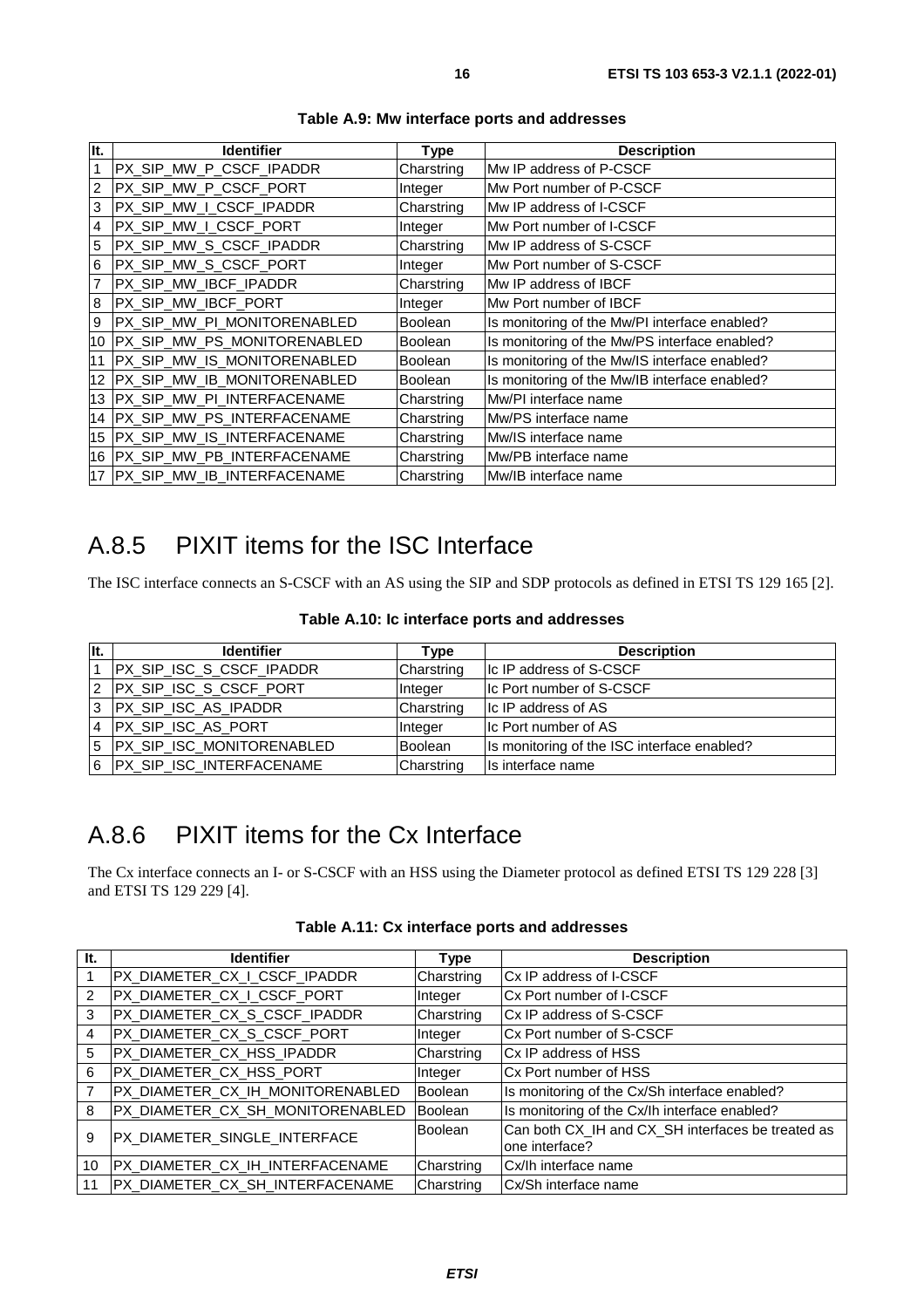### <span id="page-16-0"></span>A.8.7 PIXIT items for the Gx Interface

The Gx interface connects a PCRF with a PGW using the Diameter protocol as defined in ETSI TS 129 212 [[6](#page-5-0)].

| Table A.12: Gx interface ports and addresses |  |  |  |
|----------------------------------------------|--|--|--|
|----------------------------------------------|--|--|--|

| It. | <b>Identifier</b>                 | Type       | <b>Description</b>                         |
|-----|-----------------------------------|------------|--------------------------------------------|
|     | <b>PX_DIAMETER_GX_PCRF_IPADDR</b> | Charstring | Gx IP address of PCRF                      |
|     | 2 PX_DIAMETER_GX_PCRF_PORT        | Integer    | <b>IGx Port number of PCRF</b>             |
|     | 3 PX_DIAMETER_GX_PGW_IPADDR       | Charstring | <b>IGx IP address of PGW</b>               |
|     | 4 PX_DIAMETER_GX_PGW_PORT         | Integer    | <b>IGx Port number of PGW</b>              |
|     | 5 PX_DIAMETER_GX_MONITORENABLED   | Boolean    | Is monitoring of the Gx interface enabled? |
|     | 6   PX_DIAMETER_GX_INTERFACENAME  | Charstring | Gx interface name                          |

### A.8.8 PIXIT items for the Rx Interface

The Rx interface connects a P-CSCF with a PCRF using the Diameter protocol as defined in ETSI TS 129 214 [[5\]](#page-5-0).

| llt.           | <b>Identifier</b>                 | Type           | <b>Description</b>                         |
|----------------|-----------------------------------|----------------|--------------------------------------------|
|                | PX_DIAMETER_RX_P_CSCF_IPADDR      | Charstring     | <b>Rx IP address of P-CSCF</b>             |
|                | 2 PX DIAMETER RX P CSCF PORT      | <b>Integer</b> | <b>Rx Port number of P-CSCF</b>            |
| 3              | PX_DIAMETER_RX_PCRF_IPADDR        | Charstring     | <b>Rx IP address of PCRF</b>               |
| $\overline{4}$ | PX_DIAMETER_RX_PCRF_PORT          | Integer        | <b>IRx Port number of PCRF</b>             |
|                | 5   PX_DIAMETER_RX_MONITORENABLED | Boolean        | Is monitoring of the Rx interface enabled? |
| 6              | PX_DIAMETER_RX_INTERFACENAME      | Charstring     | <b>Rx</b> interface name                   |

#### **Table A.13: Rx interface ports and addresses**

# A.8.9 PIXIT items for the S6a Interface

The S6a interface connects an MME with an HSS using the Diameter protocol as defined in ETSI TS 129 272 [[7](#page-5-0)].

| It.            | <b>Identifier</b>                | Type       | <b>Description</b>                          |
|----------------|----------------------------------|------------|---------------------------------------------|
| $\overline{1}$ | PX_DIAMETER_S6A_MME_IPADDR       | Charstring | <b>S6a IP address of MME</b>                |
|                | 2 PX_DIAMETER_S6A_MME_PORT       | Integer    | <b>S6a Port number of MME</b>               |
|                | 3 PX DIAMETER S6A HSS IPADDR     | Charstring | <b>S6a IP address of HSS</b>                |
|                | 4 PX_DIAMETER_S6A_HSS_PORT       | Integer    | <b>S6a Port number of HSS</b>               |
|                | 5 PX_DIAMETER_S6A_MONITORENABLED | Boolean    | Is monitoring of the S6a interface enabled? |
|                | 6 PX_DIAMETER_S6A_INTERFACENAME  | Charstring | S6a interface name                          |

#### **Table A.14: S6a interface ports and addresses**

# A.8.10 PIXIT items for the S9 Interface

The S9 interface connects an H-PCRF with a V-PCRF using the Diameter protocol as defined in ETSI TS 129 215 [[8\]](#page-5-0).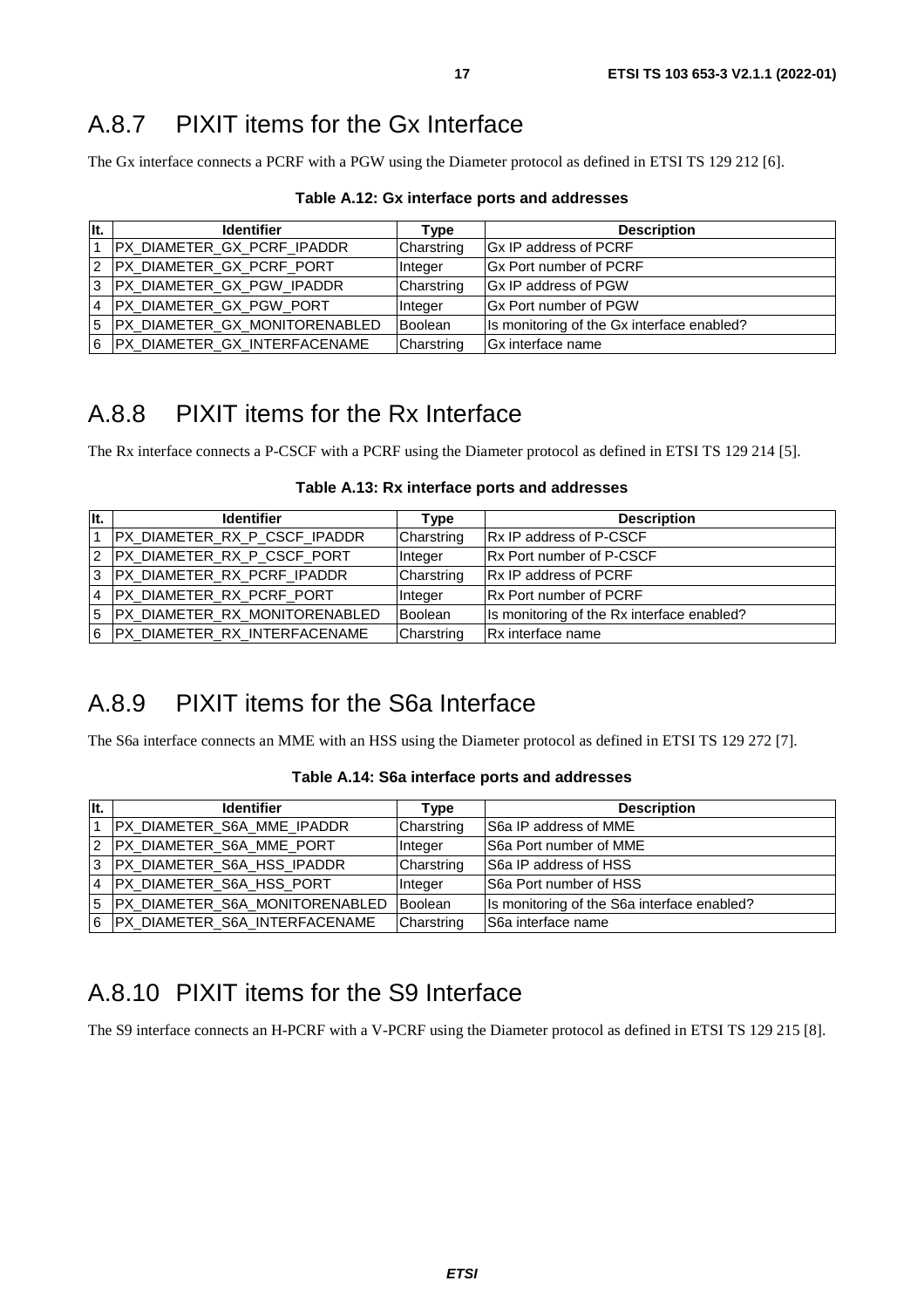<span id="page-17-0"></span>

| It. | <b>Identifier</b>               | Type       | <b>Description</b>                         |
|-----|---------------------------------|------------|--------------------------------------------|
|     | PX_DIAMETER_S9_H_PCRF_IPADDR    | Charstring | S9 IP address of H-PCRF                    |
|     | 2 PX_DIAMETER_S9_H_PCRF_PORT    | Integer    | IS9 Port number of H-PCRF                  |
|     | 3 PX_DIAMETER_S9_V_PCRF_IPADDR  | Charstring | IS9 IP address of V-PCRF                   |
|     |                                 | Integer    | S9 Port number of V-PCRF                   |
|     | 5 PX_DIAMETER_S9_MONITORENABLED | Boolean    | Is monitoring of the S9 interface enabled? |
|     | 6 PX DIAMETER S9 INTERFACENAME  | Charstring | S9 interface name                          |

**Table A.15: S9 interface ports and addresses** 

# A.8.11 PIXIT items for the Sh Interface

The Sh interface connects an AS with an HSS using the Diameter protocol as defined in ETSI TS 129 328 [\[9](#page-5-0)] and ETSI TS 129 329 [\[10](#page-5-0)].

| Table A.16: Sh interface ports and addresses |  |
|----------------------------------------------|--|
|----------------------------------------------|--|

| llt. | <b>Identifier</b>                 | Type       | <b>Description</b>                         |
|------|-----------------------------------|------------|--------------------------------------------|
|      | <b>PX DIAMETER SH AS IPADDR</b>   | Charstring | <b>Sh IP address of AS</b>                 |
|      | 2 PX DIAMETER SH AS PORT          | Integer    | <b>ISh Port number of AS</b>               |
|      | 3  PX_DIAMETER_SH_HSS_IPADDR      | Charstring | Sh IP address of HSS                       |
|      | 4  PX_DIAMETER_SH_HSS_PORT        | Integer    | ISh Port number of HSS                     |
|      | 5   PX_DIAMETER_SH_MONITORENABLED | Boolean    | Is monitoring of the Sh interface enabled? |
|      | 6 PX DIAMETER SH INTERFACENAME    | Charstring | ISh interface name                         |

# A.8.12 Interface independent PIXIT items

#### **Table A.17: Interface independent PIXIT items**

| llt. | <b>Identifier</b>       | vpe   | <b>Description</b>                                                                                       |
|------|-------------------------|-------|----------------------------------------------------------------------------------------------------------|
|      | PX_MAX_MSG_WAIT         | Float | Maximum time limit used by monitor components for waiting for<br>expected incoming messages              |
|      | PX_EUT_TRIGGER_RESPONSE | Float | Maximum time limit used by trigger component for waiting for EUT<br>response after command has been sent |

### A.8.13 LibCommon items

#### **Table A.18: PIXIT for LibCommon**

| llt. | <b>Identifier</b>           | ™vpe  | <b>Description</b>                                                                       |
|------|-----------------------------|-------|------------------------------------------------------------------------------------------|
|      | PX_TSYNC_TIME_LIMIT         | Float | Default time limit for a sync client to reach a synchronization point                    |
|      | 2 IPX TSHUT DOWN TIME LIMIT | Float | Default time limit for a sync client to finish its execution of the<br>Ishutdown default |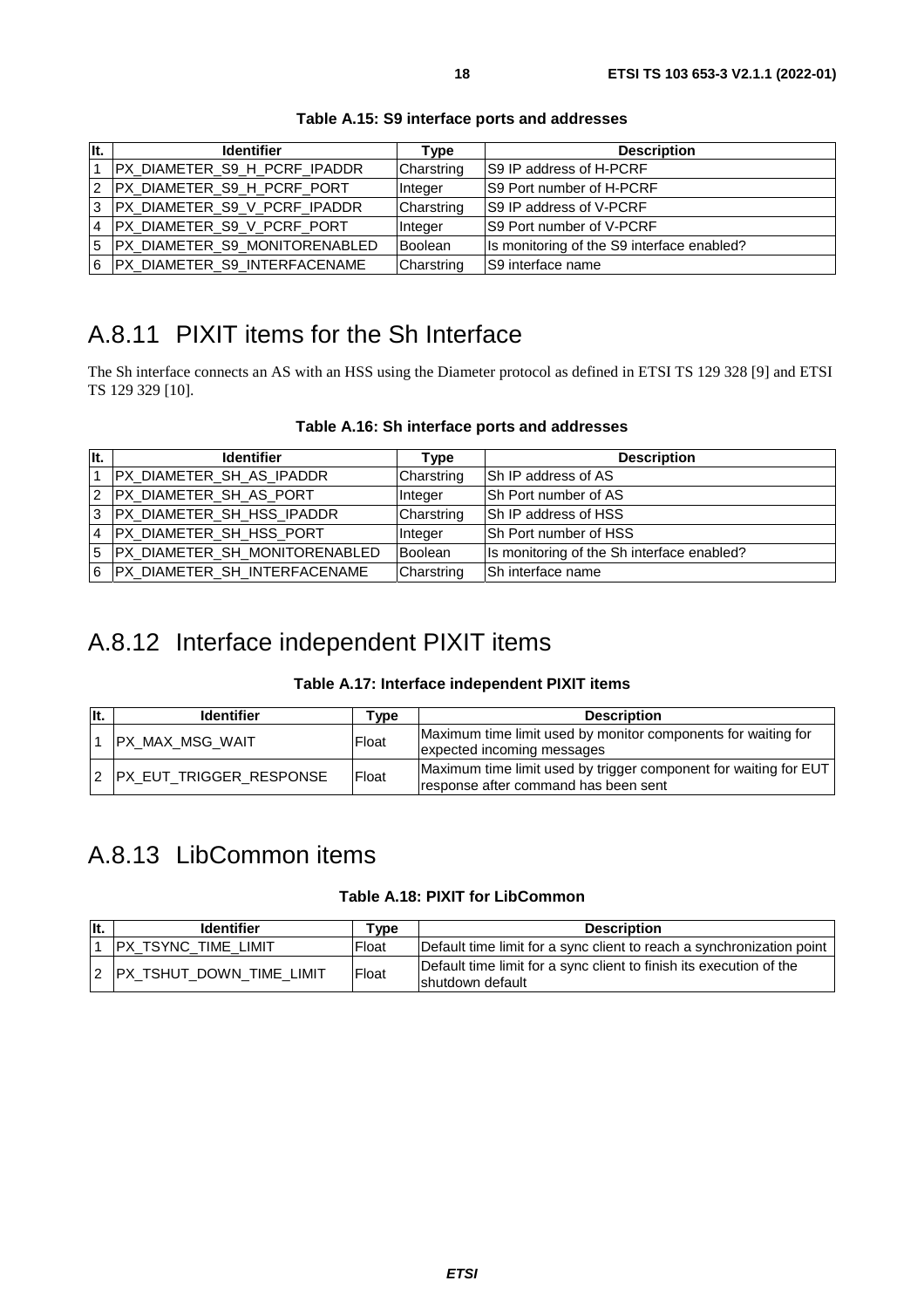# <span id="page-18-0"></span>Annex B (normative): Abstract Test Suite (ATS)

# B.1 The TTCN-3 Module

This ATS has been produced using the Testing and Test Control Notation (TTCN-3) according to ETSI ES 201 873-1 [\[i.5\]](#page-5-0).

The TTCN-3 library modules corresponding to the ATS are contained in archive ts\_10365303v020101p0.zip which accompanies the present document.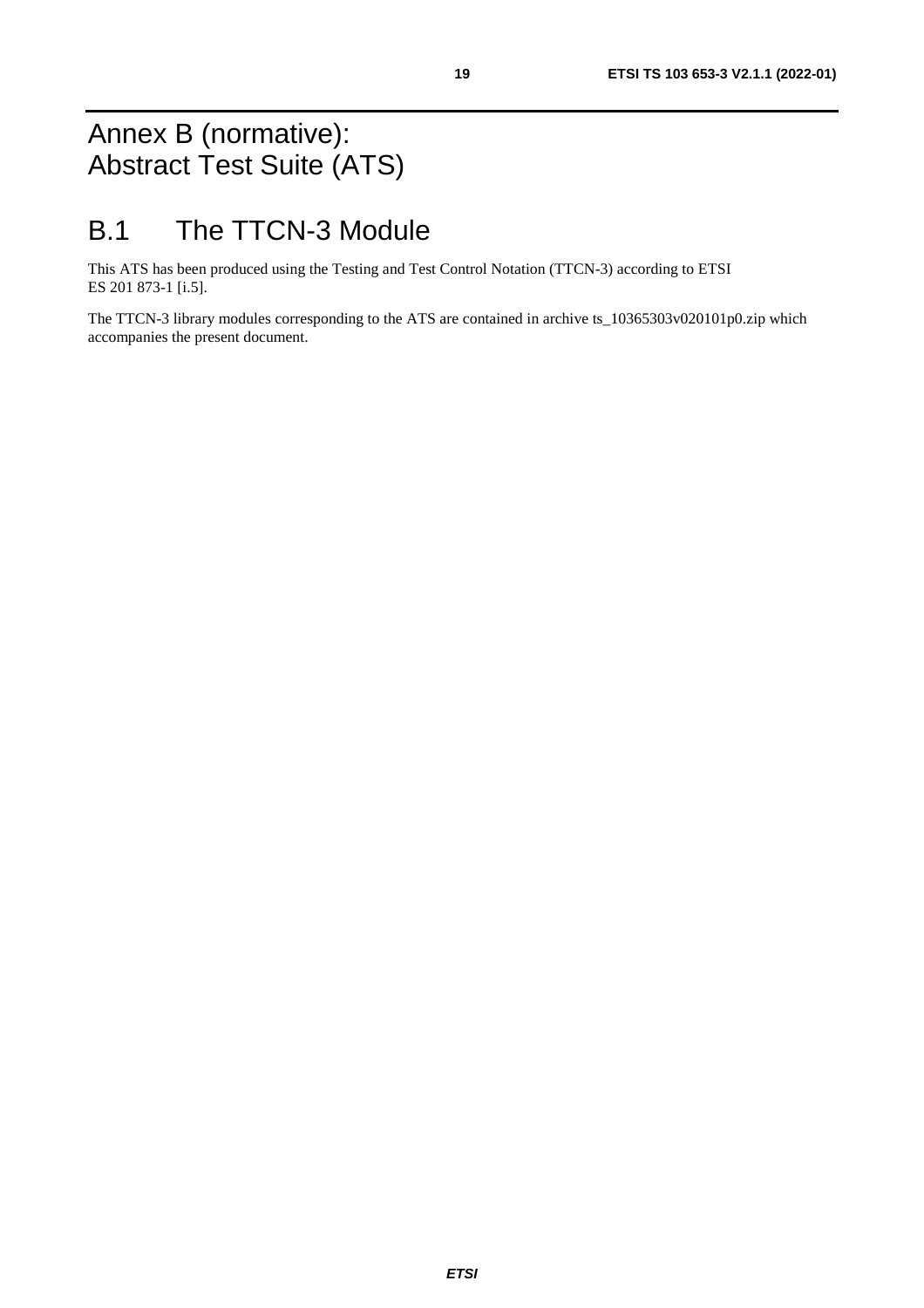# <span id="page-19-0"></span>Annex C (informative): **Bibliography**

• ETSI TS 103 653-2: "Core Network and Interoperability Testing (INT); VoLTE/ViLTE interoperability test description over 4G/early 5G in physical/virtual environments; (3GPP™ Release 15); Part 2: Test Descriptions for VoLTE/ViLTE interoperability".